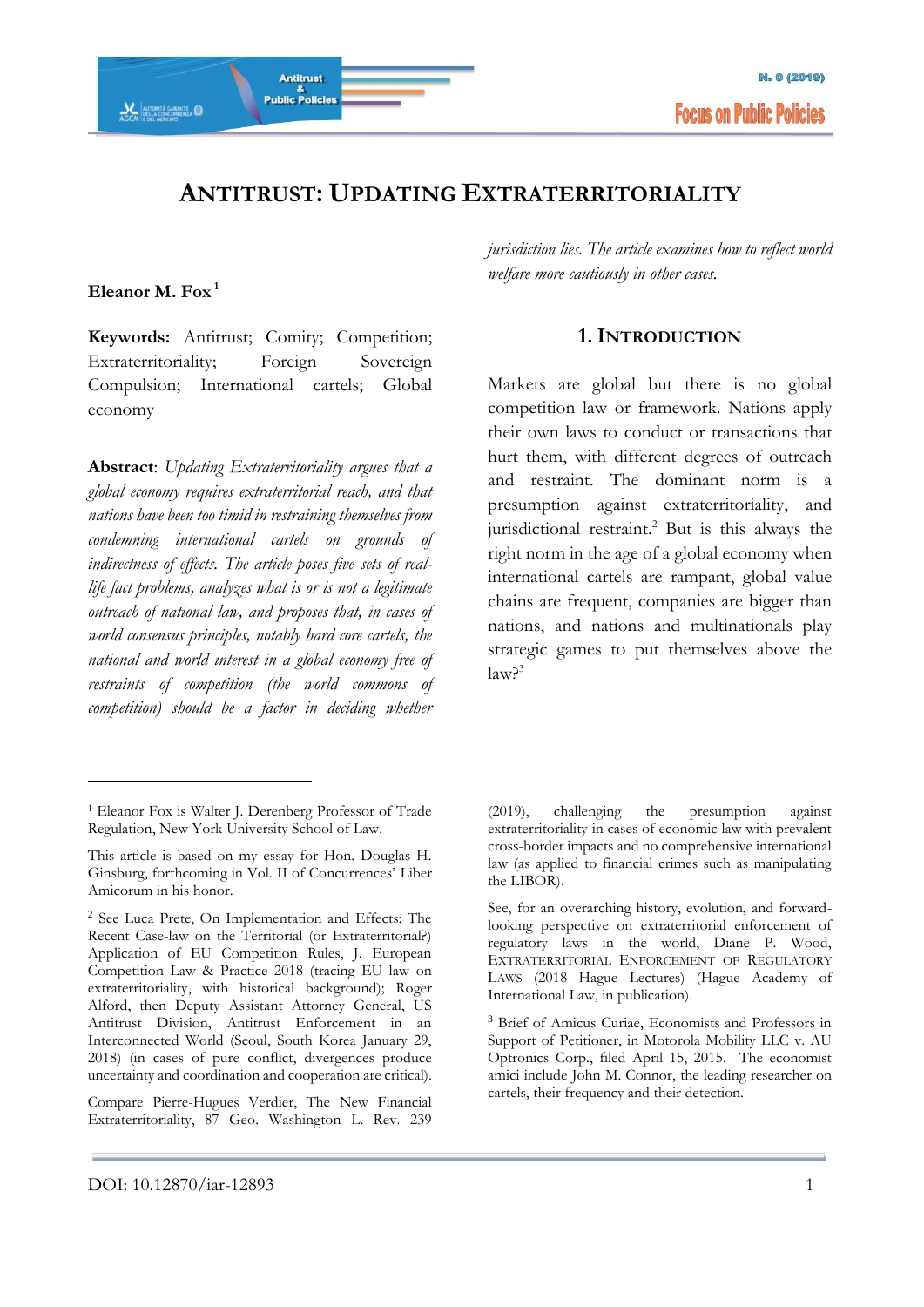

In areas of substantive conflict and no international consensus, restraint is needed.<sup>4</sup> But a large portion of international antitrust litigation concerns hard core cartels, which are world-consensus wrongs, and strategic games to by-pass the importing country's law.

Our norms of restraint are generally traceable to rules from a different era before global effects of routine transactions were the norm. What rules and conventions would we adopt if we start from the baseline of the world today? This essay reexamines appropriate reach and restraint of national law and enforcement in the age of a global economy.<sup>5</sup> The principal contribution of this essay concerns the area of substantive consensus among nations – notably, for antitrust, hard core cartels. That is the category in which benefits of global vision can outweigh costs of nation-to-nation conflict.

The essay argues that traditional analysis is outdated in five respects, and suggests a paradigm fitting for the 21<sup>st</sup> century. First, traditional analysis contains a presumption against extraterritorial reach of the law. This essay contends that, in the many areas in which

the effects of acts are global, the presumption is anachronistic and unhelpful. Second, traditional analysis assigns to separate silos what is essentially the same problem – extraterritorial jurisdiction, foreign sovereign compulsion, and treatment of foreign firms. These are sister problems, and this essay applies the same analytical framework. Third, in many litigations, traditional analysis sees the private firms as the principal stakeholders whose interests are centrally invoked to determine the reach of the law. This essay argues that the proper vantage for considering reach-of-law issues is the state as opposed to private party defendants; that deference to the interests of private litigants may get in the way of reaching the wisest resolution. Fourth, traditional analysis invokes a laundry list of factors to balance in the case of conflict. Laundry lists fail to prioritize and they give undifferentiated weight to all factors, both critical and trivial. This paper jettisons the laundry list in favor of a structured rule.

Fifth, traditional antitrust sees the sovereignty problem (disparate interests of sovereigns) as a two-player game. This paper identifies a super-

<sup>4</sup> The concern is that "decisions made in one country can set the norm for global operations." Makan Delrahim, Assistant Attorney General, US Antitrust Division, "With a Little Help from My Friends": Using Principles of Comity to Protect International Antitrust Achievements, Remarks at 46th Annual Fordham Competition Law Institute Conference on International Antitrust Law and Policy, September 12, 2019. When that is the case, comity (drawing back) can avoid unnecessary conflict and it can avoid the "legal imperialism" that occurs when a nation imposes policies outside of its territory that "could not win their way in the marketplace for . . . ideas." Delrahim, *supra*, quoting from F. Hoffmann LaRoche v. Empagran, 542 U.S. 155 (2004).

This article presents the converse case in most of its examples: The policy has won its way in the global

marketplace of ideas, and the conduct harms consumers in the regulating state's market. Giving attention to the global norm is not unilateralism but a form of multilateralism, because the application of law is rooted in international consensus.

<sup>5</sup> I use the term jurisdiction, subject matter jurisdiction, and reach of the law interchangeably, and not in the sense that entails procedural consequences of burden of proof and the point in the proceedings at which the issue must be raised. See Morrison v. National Australia Bank, Ltd., 561 U.S. 247 (2010), for the technical procedural usage in the United States.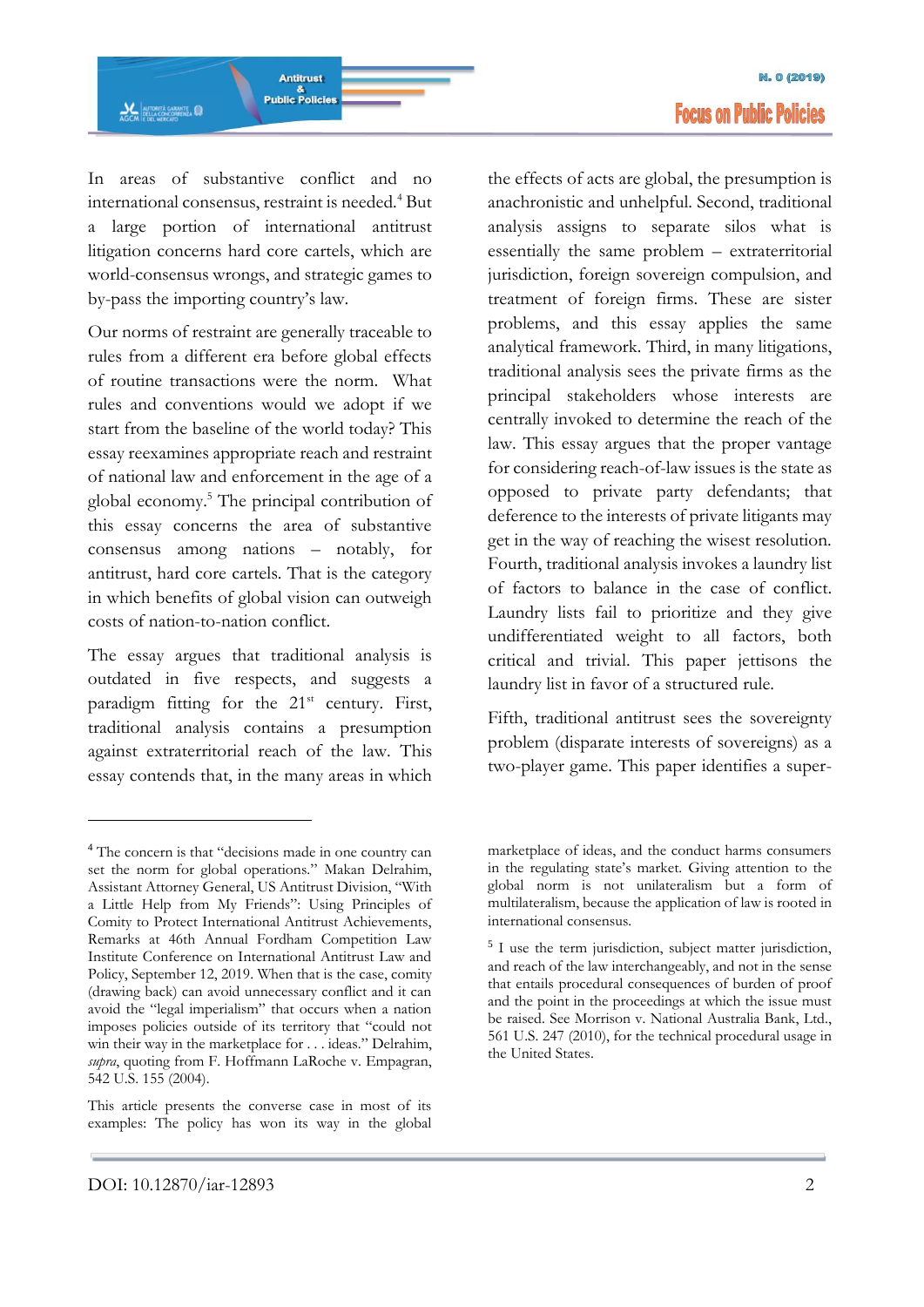national concept – the "global commons of competition." It treats the global commons as a player on issues of world consensus that certain conduct is wrong; notably, hard core cartels.<sup>6</sup> From the earliest days, the extraterritorial problem was seen as involving a universe of two sovereign players; for example, Turkey and France (*the Lotus*),<sup>7</sup> or the United States and the UK (*British Airways*/Laker).<sup>8</sup> It is fitting at last to recognize the global commons of competition. The world has an interest in preserving the global commons, unclogged by undue public or private restraints. The old standby comity cases *Timberlane<sup>9</sup>* and *Mannington Mills<sup>10</sup>* both literally and figuratively miss the bigger picture; $^{11}$ perhaps understandably for they were decided before the modern reality of relatively open world trade and commerce as embedded in the rules of the World Trade Organization, and before the adoption of global governance in areas of law rife with externalities where solely national regulation is no longer efficient.<sup>12</sup>

-

My methodology is to work from ground up, looking closely at fact-sets and considering national interests and world interests, in order to assess the legitimacy of national enforcement against off–shore acts. Because the exercise needs a structure, I suggest standards for the analysis. I derive four standards from a common or evolving understanding (1) that nations have the right to protect themselves from economic harms to their citizens, and when other nations' legitimate interests are at stake nations must apply their regulation proportionately so as not to intrude unreasonably on the other nations' legitimate interests to regulate their own economies, and, (2) in a global economy and interdependent world with many possibilities for externalities, analysis at world community level is necessary to help maximize the common good of the nations.

I pose five fact problems. I test each against my four standards. Based on the analysis, I suggest a new framework for assessing legitimacy of

<sup>6</sup> Recommendation concerning Effective Action against Hard Core Cartels (OECD 1998).

<sup>7</sup> S.S. Lotus (France and Turkey), 1927 P.C.I.J.

<sup>8</sup> Laker Airways, Ltd. v. Sabena, Belgium World Airlines, 731 F.2d 909 (D.C. Cir. 1984). The United States withdrew a criminal information suit against British airlines for a conspiracy to squeeze out maverick Freddie Laker to accommodate the British, who were privatizing British Airways and did not want to deal with the financial cloud of pending litigation. See Justice Takes Wing, Economist, Nov. 24, 1984 at 15.

<sup>9</sup> Timberlane Lumber Co. v. Bank of America, 549 F.2d 597 (9th Cir. 1976) (listing seven factors to consider for jurisdiction).

<sup>10</sup> Mannington Mills, Inc. v. Congoleum Corp., 595 F.2d 1287 (3d Cir. 1979) (listing ten factors to consider for comity balancing).

<sup>11</sup> See Koren Wong-Ervin, Bruce H. Kobayashi, Douglas H. Ginsburg & Joshua D. Wright, Extra-Jurisdictional Remedies Involving Patient Licensing (CPI Dec. 2016), [https://www.competitionpolicyinternational.com/wp](https://www.competitionpolicyinternational.com/wp-content/uploads/2016/12/CPI-Wong-Ervin-Kobayashi-Ginsburg-Wright-Final.pdf)[content/uploads/2016/12/CPI-Wong-Ervin-](https://www.competitionpolicyinternational.com/wp-content/uploads/2016/12/CPI-Wong-Ervin-Kobayashi-Ginsburg-Wright-Final.pdf)

[Kobayashi-Ginsburg-Wright-Final.pdf,](https://www.competitionpolicyinternational.com/wp-content/uploads/2016/12/CPI-Wong-Ervin-Kobayashi-Ginsburg-Wright-Final.pdf) giving regard to world welfare in analyzing the appropriateness of extrajurisdictional remedies not necessary to protect domestic concerns in cases involving patent licensing. The article argues for restraint in imposing extra-jurisdictional remedies, especially, but not only, in cases in which the substantive rule is not clear or varies across countries.

<sup>&</sup>lt;sup>12</sup> For example, we have international regimes not only in trade but also in environment, intellectual property, and banking.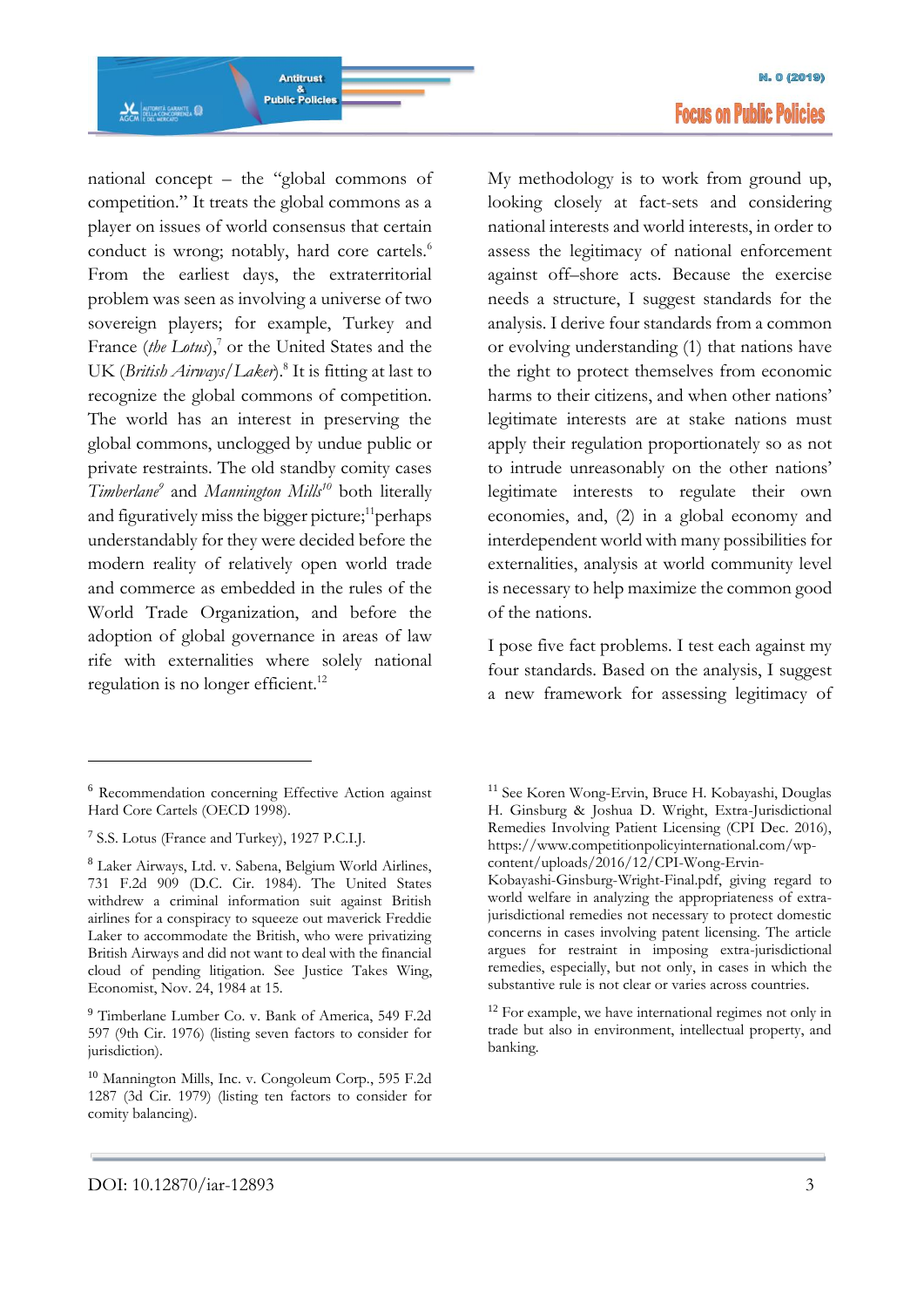national enforcement of economic law in the presence of international impacts.

Here are the four standards:

- (1) The law of a jurisdiction may appropriately reach conduct or transactions that emanate from abroad that harm its citizens. To prevent harm to other jurisdictions where there is a threat of jurisdictional clash, the conduct or transaction regulated must have a reasonably direct, not insubstantial, foreseeable effect on its territory or its citizens and residents.
- (2) The enforcement action and relief should not be disproportionate to the interests of the enforcing state.<sup>13</sup>
- (3) When (1) and (2) are satisfied, the enforcement and relief are presumptively legitimate. A complaining nation has the burden to prove the contrary.<sup>14</sup>
- (4) When the subject matter of the enforcement action is one in which there is a world common interest and there is consensus as to what is harmful to competition, as in commonly desired eradication of private firm world cartels, we should recognize a global commons of competition and a worldwelfare interest in its preservation. In such a case, any particular controversy before national courts is greater than the sum of the interests of the parties (or nations) in the dispute. The world welfare interest is appropriately considered as a referent in

determining appropriate reach and limits of national law.

I apply these four principles to the five following problem sets: potash, input cartels, the Chinese vitamin C export cartel, the European *Intel* case and its Lenovo/Acer incidents, and China's enforcement: the Chinese Anti-Monopoly litigation against Qualcomm and China's merger clearance conditionalities. The values of business certainty and sovereigns' interests in regulating their own commercial affairs are taken into account in the analysis.

The potash fact set and the component-input fact set concern whether the anticompetitive cause is sufficiently close to the anticompetitive effect. This problem is commonly encapsulated by the word "direct" and the question what "direct" means. The Vitamin C problem concerns when foreign interests may be sufficiently strong to override domestic enforcement against conduct that has clear direct effects in the enforcing jurisdiction. In the European Union *Intel* problem, there is clear jurisdiction over a foreign firm that does multinational business and whose exclusionary strategies hurt European consumers, and the question is whether pieces of the picture that harm the European market derivatively from harming the world market must be shaved out of the case on grounds that the effects of that incident are not direct (or in the European terminology, immediate). The China problems ask whether industrial policy can justify

<sup>13</sup> Wong-Ervin, Kobayashi, Ginsburg & Wright argue that the only appropriate antitrust interest of the enforcing state is the domestic consumer interest. This article takes a broader view and urges tolerance towards other jurisdictions that have a legitimate stake in protecting their

citizens and their economy and do so proportionally to their interests.

<sup>&</sup>lt;sup>14</sup> What is legitimate and illegitimate is fleshed out through the case studies below.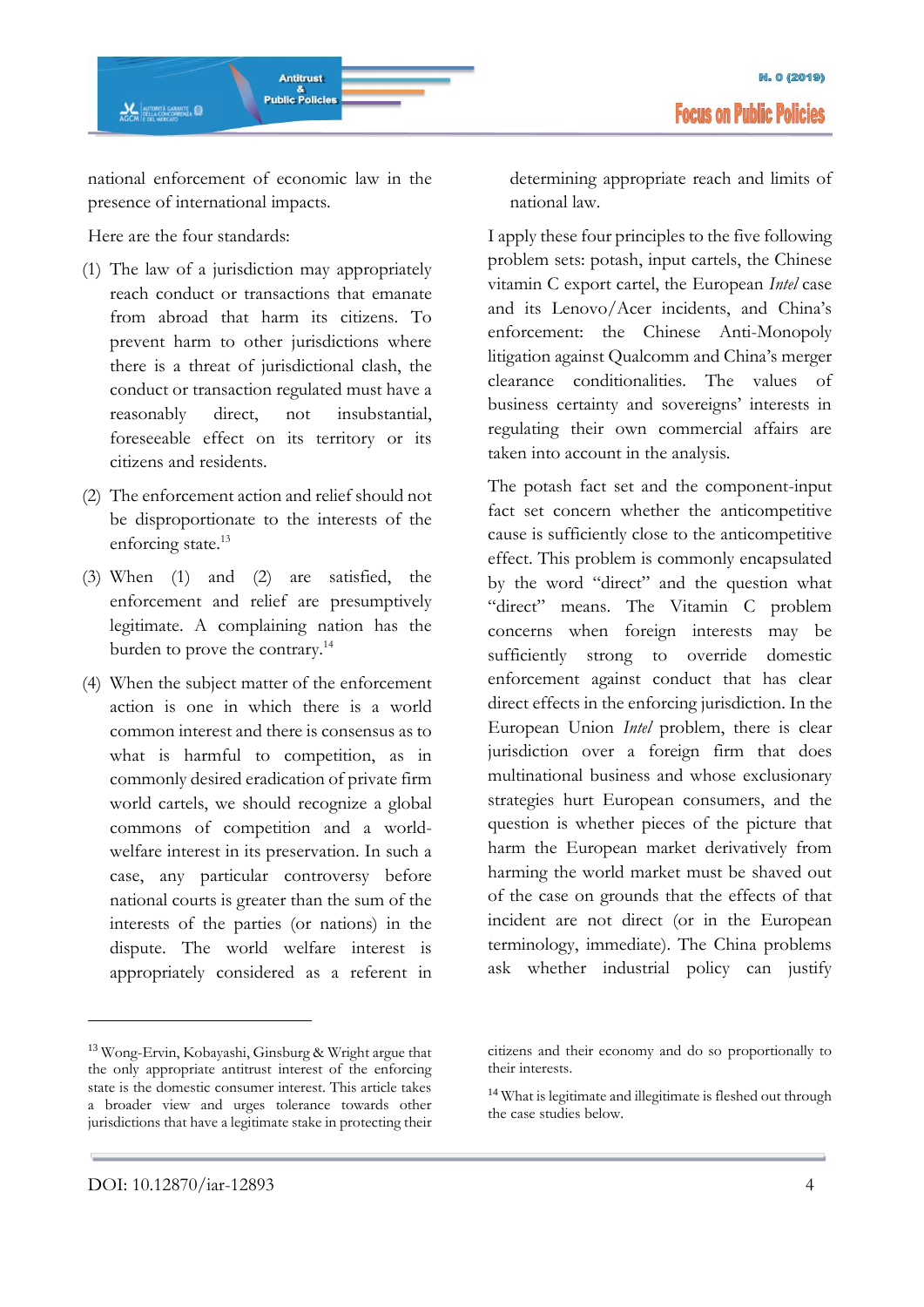**M. 0 (2019) Focus on Public Policies** 

extraterritorial antitrust remedies, and they raise issues of legitimacy based on alleged discrimination and lack of due process. In all of these analyses we are considering when and whether a nation oversteps its bounds by a particular extraterritorial reach, and whether there is a world welfare component that may support and even encourage a flexible reach of the law. Because this article is an exploration of what is good law and policy, it does not engage with existing legislation such as the United States' Foreign Trade Antitrust Improvement Act of 1982.<sup>15</sup>

### **2. POTASH:IS THE HARM SUFFICIENTLY DIRECT?**

In matters of exterritorial application of the US antitrust law, jurisdiction does not lie unless the US effects are "direct, substantial, and reasonably foreseeable." 16

Potash is a mineral used in agricultural fertilizers. The world potash market is highly concentrated; significant reserves are located only in Canada and Russia/Belarus. China is the largest buyer market in the world and the US is second. In developing countries, the farmers are, together, very large buyers. Seven of the most significant potash producers of the world had a price-fixing cartel. It was an open and obvious export cartel

<u>.</u>

in Canada, centered in the province Saskatchewan. Canadian officials told the press in defense of the cartel that Saskatchewan depends on its potash exports for its economic development. Canada's hefty taxes (35% tax on the export cartel's sales) returned vitally needed revenue to the province.<sup>17</sup> Thus support for the cartel was a nationalistic industrial policy.

The cartel's modus operandi for sales into the United States was simple: The cartel negotiated a high price to China. After the cartel price was established outside of the United States, the producers sold potash into the US at the high cartel price. US buyers sued the cartelists. The defendants moved to dismiss the case on grounds that the effect in the United States was not direct. The district court denied the motion to dismiss. A panel for the Seventh Circuit Court of Appeals reversed, agreeing with defendants that the effects of the cartel agreement in the United States were not direct because the cartel did not sell directly to US buyers. Sitting en banc on a motion for reconsideration, the Seventh Circuit court vacated the panel ruling and held that the effects in the United States were sufficiently direct. "Direct" does not mean only "immediate consequence," the court said. Directness is a relative term that is integral with the phrase "direct, substantial and reasonably foreseeable." The US effects of the potash cartel were clearly substantial and foreseeable; therefore less work was required of the factor

<sup>15 15</sup> U.S.C. § 6a.

<sup>16</sup> See Antitrust Guidelines for International Enforcement and Cooperation, Department of Justice and Federal Trade Commission (2017), Section 3.

<sup>17</sup> See Brenda Bouw and Andy Hoffman, "Sask. weighs in on Potash deal," Vancouver, September 1, 2010. The

Saskatchewan government opposed a takeover by a Chinese SOE of a leading Canadian potash firm, where the offering company had the incentive to break the cartel and increase production. It said: "The fear is that the new owner's primary motive - to supply food and fertilizer for their populations - would conflict with the province's goal of supporting its people through higher potash prices." Id.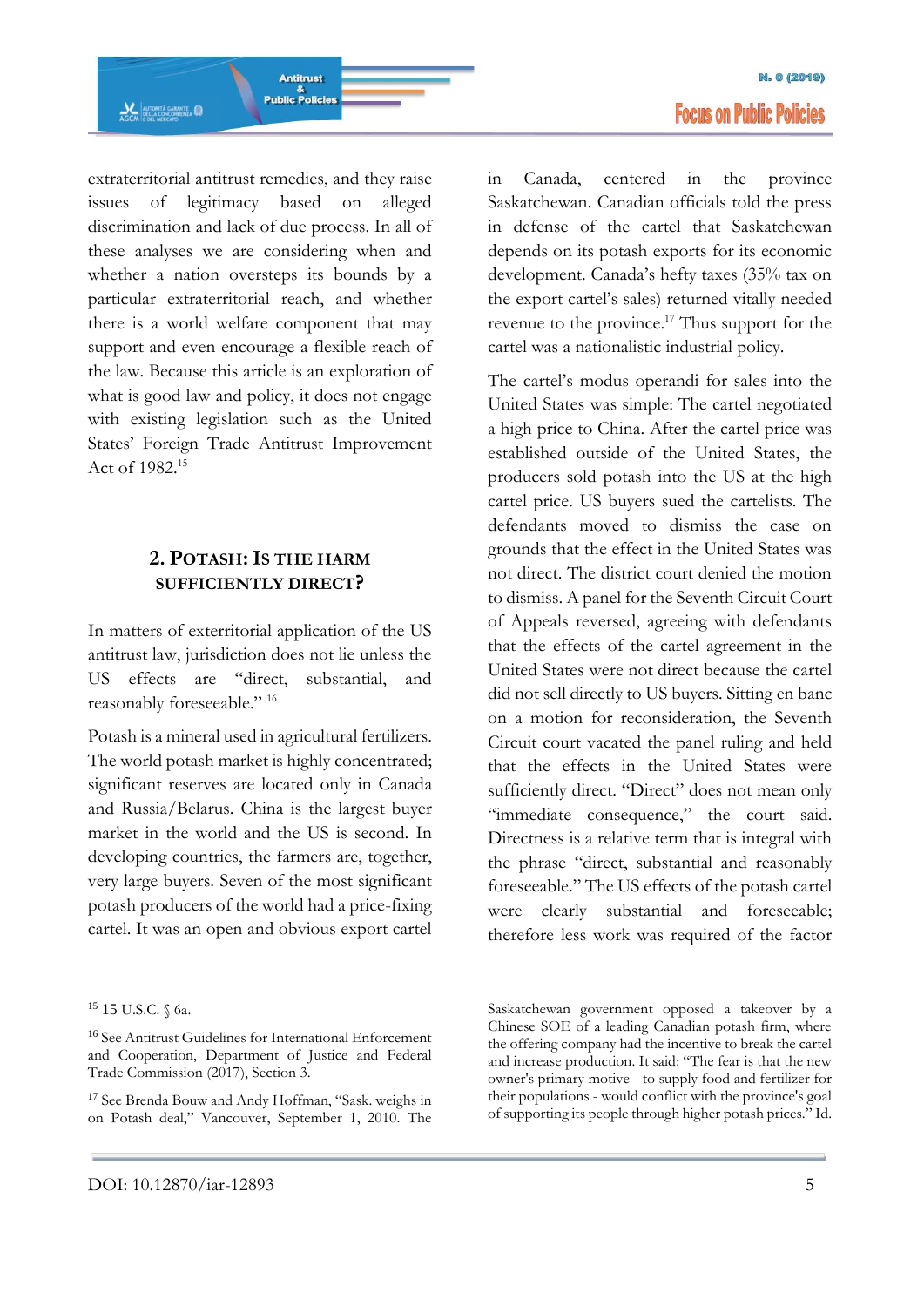"directness." The court, by Judge Diane Wood, held that a flexible, instrumental construction of the word "direct" was required. Thus:

*Foreign cartels, especially those over natural resources that are scarce in the United States and that are traded in a unified international market, have often been the target of either governmental or private litigation. The host country for the cartel will often have no incentive to prosecute it. Canada and Russia … would logically be pleased to reap economic rents from other countries; their losses from higher prices for the potash used in their own fertilizers are more than made up by the gains from the cartel price their exporters collect. . . . It is the U.S. authorities or private plaintiffs who have the incentive – and the right – to complain about overcharges paid as a result of the potash cartel, and whose interests will be sacrificed if the law is interpreted not to permit this kind of case.*

*The world market for potash is highly concentrated, and customers located in the United States account for a high percentage of sales. This is not a House-that-Jack-Built situation in which action in a foreign country filters through many layers and finally causes a few ripples in the United States. To the contrary: foreign sellers allegedly created a cartel, took steps outside the United States to drive the price up of a product that is wanted in the United States, and then (after succeeding in doing so) sold that product to U.S. customers. The payment of overcharges by those customers was objectively foreseeable, and the amount of commerce is plainly substantial.*<sup>18</sup>

*Potash* is an anchoring example of the thesis of this article. The price-raising effect on the US market was substantial and foreseeable. It was not indirect in the sense of being a mere rippleeffect. The selling jurisdiction profited from the cartel and supported it – since it hurt only foreigners. The US as a big buying country had the incentive to punish the cartel. Yet there is a split of the circuits in the United States on how literal and restrictive is the requirement for directness.<sup>19</sup>

The United States would handicap itself, as well as the big needy populations in developing countries, and would undermine world welfare, by choosing a narrow construction of "direct." Saskatchewan's interest in supporting Saskatchewan's taxpayers by export cartel profits should be entitled to no weight. Canada's implicit support for the cartel was a frontal assault on competition itself (Canada has laws against cartels and applies them when Canada is injured). Enforcement in the US is proportionate to US interests and is important to exonerate those interests. The desire for cartel profits is not a legitimate justification, especially in a country that prohibits cartels at home. The world welfare interest is clearly on the side of the US enforcement.

Since every antitrust nation has an anti-cartel law, allowing US jurisdiction does not impair certainty regarding how firms should conduct their businesses; and allowing, even expecting, harmed nations to condemn the cartel does not interfere with the exporting nation's right to regulate its own economy.

<sup>18</sup> Minn-Chem, Inc. v. Agrium, Inc., 683 F3d 845 (7th Cir. 2012).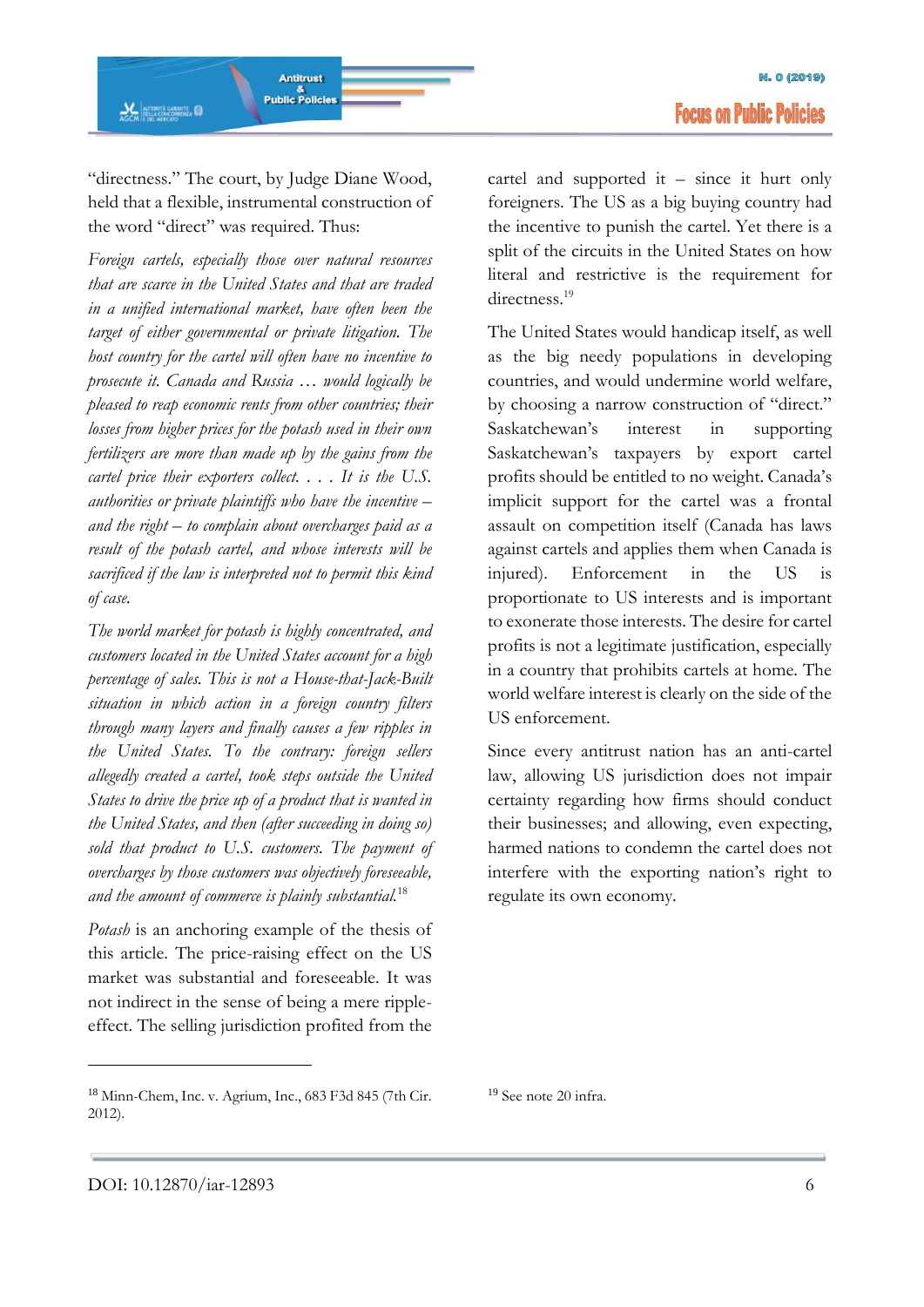## **3. FOREIGN INPUT CARTELS WITH ASSEMBLY ABROAD: DOES ASSEMBLY ABROAD DEFEAT THE DIRECTNESS REQUIREMENT?**

Antitrust

&<br>Public Policies

The case *Motorola Mobility* is a good example of attempted enforcement against foreign producers of components who fix the price at which they sell to buyers in a second foreign country. The buyers assemble the components into finished products and sell the finished products to the world. The price-fixing in this case took place in Korea and Taiwan. Korean and Taiwanese firms fixed the price of liquid crystal display panels and sold them at the illegally inflated price to Chinese manufacturer/assemblers, who were wholly owned subsidiaries of the US firm Motorola Mobility. The Chinese subsidiaries incorporated the panels into smartphones in China and sold the smartphones to the world market. They shipped 42% of the phones to the US; indeed, directly to their parent, Motorola Mobility, which had actually organized the LCD sales

from Korea and Taiwan to its Chinese subsidiaries. Motorola Mobility and separately the United States sued the Asian price-fixers under the Sherman Act.<sup>20</sup> Were the suits impermissibly extraterritorial? Did they create clashes that warranted deference to foreign sovereigns, either because Korea and Taiwan wanted to help their nationals by shielding them from US liability or because China might be offended by diverting litigation that might notionally have been brought in China by the Chinese direct purchasers of the price-fixed panels? 21

To win its case, Motorola Mobility must have suffered an inflated price because of the cartel, and let's assume that it did.<sup>22</sup> Surely, US buyers had to pay more for their smartphones because of the illegally inflated price of the major input; thus the price-fixing caused a significant, foreseeable anticompetitive effect in the United States.

The defendant price-fixers claimed that the US public and private litigations against them

-

 $20$  United States v. Hui Hsiung, 778 F.3d 738 (9th Cir.); Motorola Mobility v. AU Optronics Corp., 775 F.3d 816 (7th Cir. 2015); cert denied in both, 135 S. Ct. 2837(2015).

<sup>21</sup> That there was no market harm in China would have been an obstacle.

<sup>22</sup> Another obstacle faced by Motorola Mobility was the doctrine of Illinois Brick, holding that only direct purchasers can sue for damages. But recent Supreme Court jurisprudence has weakened the doctrine. Apple Inc. v. Pepper, 587 U.S. --- (Supreme Court, May 13, 2019). Motorola Mobility should be able to overcome Illinois Brick. As the Supreme Court said, ambiguities in the doctrine should be resolved in favor of injured buyers. The doctrine certainly was not intended to disadvantage American firms. By definition in the component pricefixing cases with assembly abroad, the American buyer of

the assembled device was not the most direct purchaser of the component. In this particular case Motorola Mobility was a direct purchaser of the assembled device and the first American purchaser. If Illinois Brick barred the suit, it would bar all American private actions in foreign component price-fixing cases with assembly abroad. Moreover, Motorola Mobility set up its Chinese subsidiaries and arranged for their purchase of the components from the foreign sellers, who turned out to be price fixers. Dismissal on Illinois Brick grounds would, in the words of the Supreme Court in Apple v. Pepper, "draw an arbitrary and unprincipled line … based on [firms'] financial arrangements with their manufacturers and suppliers." Slip op. p. 8.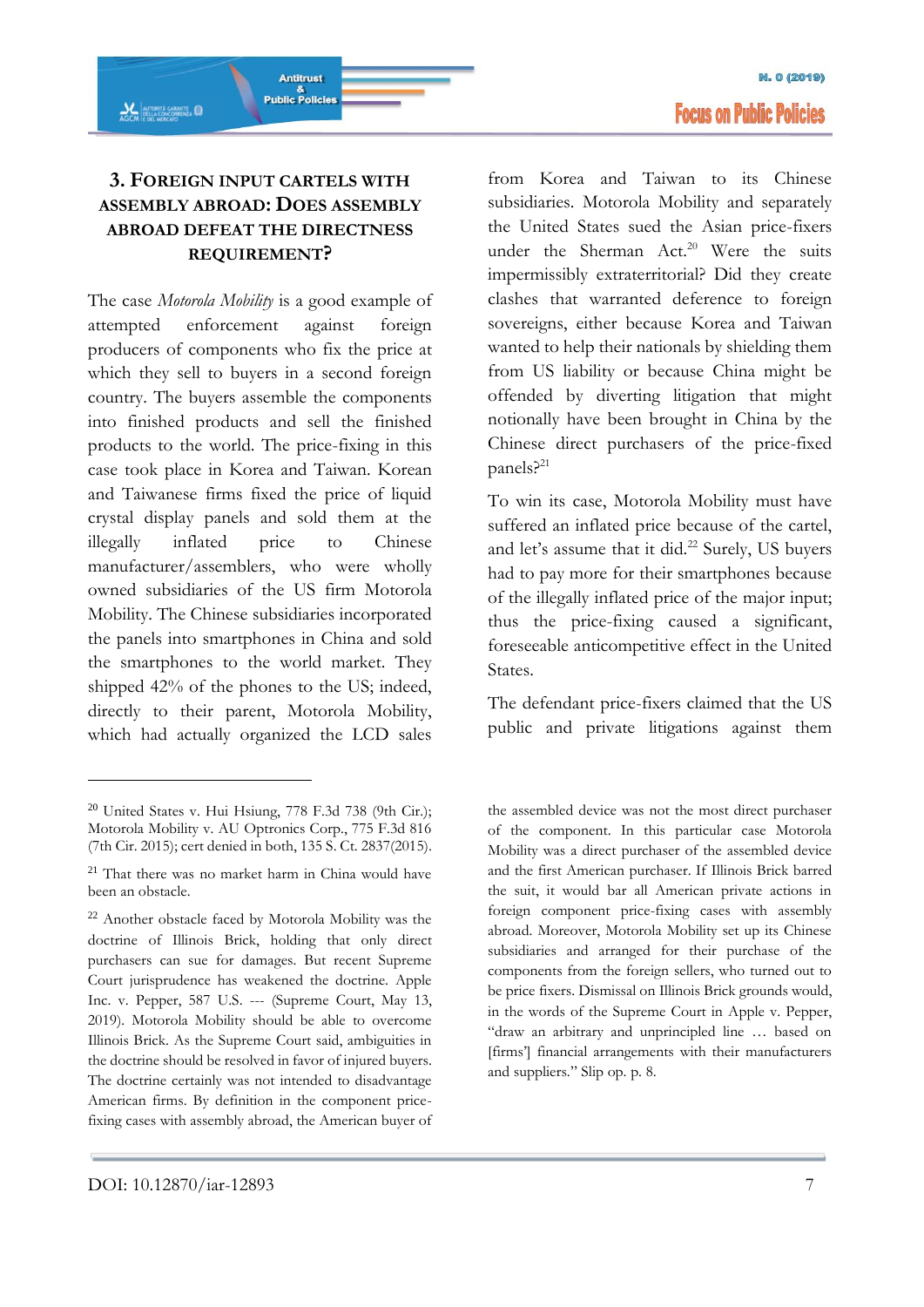created a clash of sovereigns that warranted deference to their countries, and that their pricefixing acts were beyond reach of US law. Who had the better claim?

The LCD panels were made for US phones. The effect in the US of the price-fixing was foreseeable; the higher price to be paid by US buyers would predictably be substantial. The US effect was reasonably direct (although the degree of directness was a big point of contention). No Chinese consumers were hurt. In the home countries of the price fixers, price fixing is illegal when it hurts their nationals. Offering a remedy in US courts is without question proportionate to US interests and important to exonerate US interests. The world welfare interest aligns with enforcement. China and the Chinese manufacturers could not be counted on to sue the price-fixers, and indeed China was probably not hurt. If all nations into which the assembled product was sold took a hands-off approach for cartels of components of products assembled abroad, China would become the jurisdiction of choice for assembling – and laundering – price-

fixed inputs, and global welfare would be much diminished. As in the *Potash* case, neither business certainty nor a sovereign right to regulate its home market is implicated and all relevant countries have an anti-cartel rule.

What was the legal resolution of the public and private litigations in the United States? Motorola's case was dismissed for lack of jurisdiction.<sup>23</sup> Ironically, the US criminal<sup>24</sup> prosecution of Korean price-fixers was allowed.<sup>25</sup> The Supreme Court denied the petitions for certiorari,<sup>26</sup> and the contradiction has not been resolved.

In Motorola's private damages action, defendants raised the possibility of double counting damages and imposing excessive fines whenever more than one nation can assert jurisdiction over a set of practices.<sup>27</sup> Double counting might be unfair (although probably not over-deterrent, for the various schemes of enforcement worldwide are significantly underdeterrent).<sup>28</sup> If double-counting is the problem, we simply need a rule of no double-counting.

-

<sup>23</sup> The Court of Appeals for the Seventh Circuit dismissed the case by Motorola Mobility as impermissible under the Foreign Trade Antitrust Improvements Act of 1982. The court held that Motorola Mobility was not injured by the cartels' effect in the United States. If it was injured at all, it was injured by the effect in China, the court said. Moreover, the court thought, Motorola Mobility had elected China as its forum when it created the Chinese subsidiaries. Also the court said that Motorola Mobility was presumed to be not injured by reason of the Illinois Brick doctrine (431 U.S. 720, 1997) – it was an indirect purchaser. See note 22 supra. The court's holding is not material to this article, which is not concerned with the FTAIA and with the limits that nations put upon themselves, but rather with constructing a forwardlooking framework for considering appropriate reach of national law.

<sup>&</sup>lt;sup>24</sup> Criminal prosecution is more severe than civil litigation. Criminal prosecution punishes for wrongdoing. Civil litigation would require compensation for harm.

<sup>25</sup> United States v. Hui Hsiung, 778 F.3d 738 (9th Cir. 2015).

<sup>26</sup> 135 S. Ct. 2837 (2015).

 $27$  In numerous cases the laws of a number of jurisdictions apply to the same conduct or transaction because numerous jurisdictions are affected. This is so in the case of mergers, abuse of dominance and cartels where effects cross borders.

<sup>28</sup> See John M. Connor, Sanctions In Antitrust Cases, OECD Global Forum on Competition Dec. 1-2, 2016, DAF/COMP/GF(2016)9.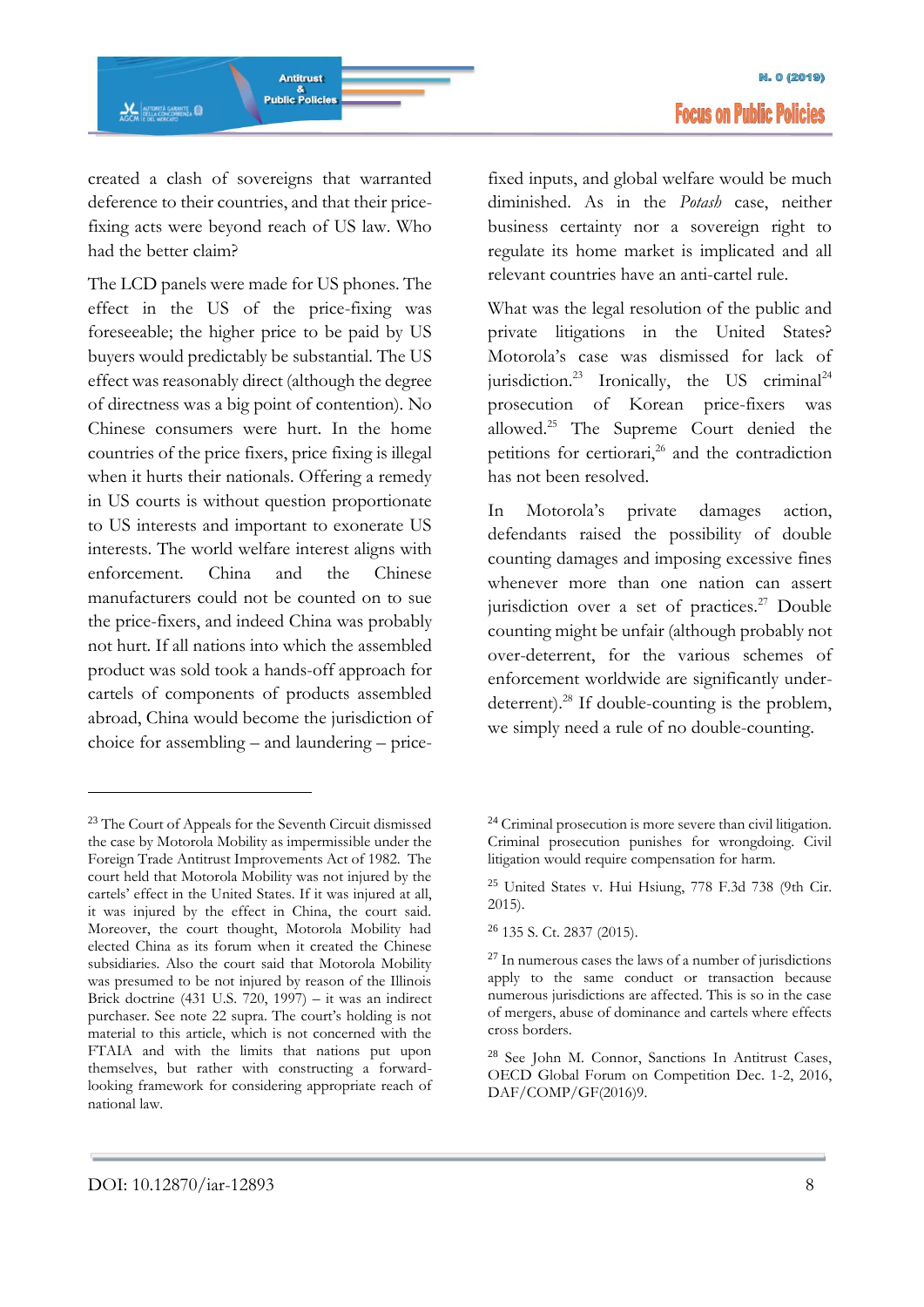

Is the fact that Korea and Taiwan want to shield their nationals from the consequences of price fixing into America entitled to weight? Such a nationalistic contention rubs against the grain of a community of nations respecting one another's laws, and totally undermines the integrity of the global commons.

### **4. CHINESE VITAMIN C EXPORT CARTEL: CAN A FOREIGN SOVEREIGN IMMUNIZE ITS COMPANIES FROM THE IMPORTING NATION'S ANTI-PRICE-FIXING LAW?**

A limited foreign sovereign compulsion defense is available under US antitrust law. Defendants can defend that they did the violative act solely on their own soil, they had to do it because their government ordered them to do it, and the penalties they faced from violating the order were so great that they could not afford to violate the order. 29

There is also the possibility of dismissal of a private action on comity grounds. It is unclear and much debated as to whether this ground is available in antitrust cases where the anticompetitive effects in the U.S. are direct,

<sup>30</sup> See Hartford Fire Ins. Co. v. California, 509 U.S. 764 (1993); Brief Amici Curiae of Professors William S. Dodge and Paul B. Stephan in Support of Petitioners on Petition for Writ of Certiorari in Animal Science Products, Inc. v. Hebei Welcome Pharmaceutical Co. Ltd., https://www.soctusblog.com/wpsubstantial and foreseeable, and indeed the intended and the only harm is local.<sup>30</sup> Comity is a domestic law concept and, if available, is intended to be applied where foreign interests outbalance US interests and assertion of the US interests will interfere with the foreign relations of the United States.<sup>31</sup>

The Chinese vitamin C makers fixed the export price of vitamin C to the United States. They admitted it. The price fixing took place within the Chinese trade association, the Association of Importers and Exporters of Medicines and Health Products. Trade associations in China were infused with the presence of government officials, who typically guided the firms in the interests of China.<sup>32</sup> US direct buyers sued. The defendants pled foreign sovereign compulsion and comity. The Chinese Ministry of Commerce (MOFCOM) told the federal district court that it ordered the firms to fix their export prices. MOFCOM explained: The firms needed to adjust to a market economy, and MOFCOM wanted them to avoid a US antidumping action.

Did MOFCOM *really* order the firms to fix prices? The jury found that it had not; a Chinese notice invited industry self-regulation, and the notice did not appear to be an order. The jury returned a large award to the overcharged buyers. The Court of Appeals for the Second

<sup>29</sup> Antitrust Agency International Guidelines, supra note 16, Section 4.2.2

content/uploads/2017/05/16-1220-amicus-brief-Dodge-and-Stephan.pdf.

<sup>31</sup> See Restatement Fourth of the Foreign Relations Law of the United States, Part IV, especially section 401 (2018).

<sup>32</sup> See United States v. Socony Vacuum Co., 310 U.S. 150 (1940) (government officials were helping the oil companies ease their way out of the Depression; government officials' knowledge and guidance held not a defense to a price-fixing violation).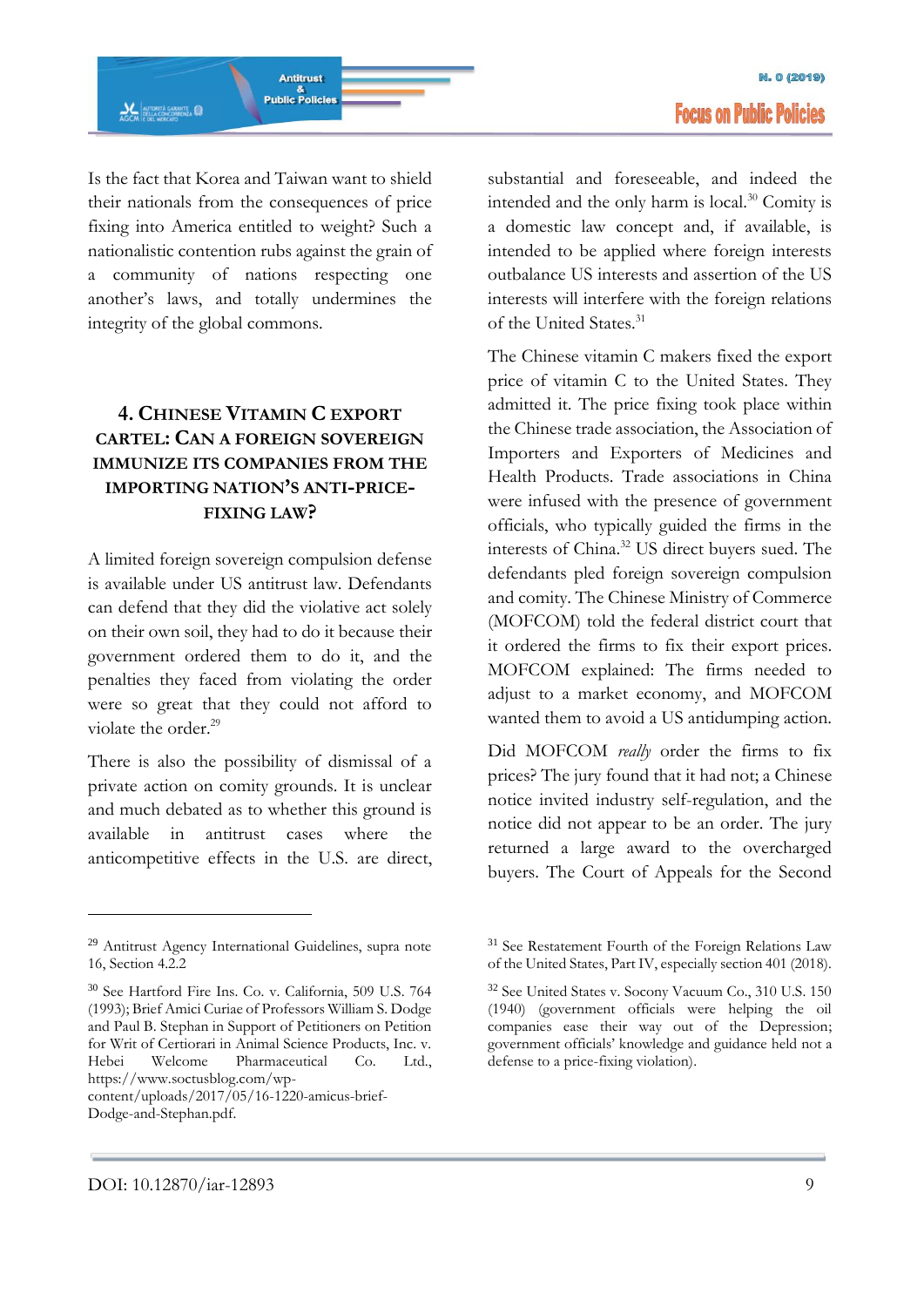Circuit reversed. It held that comity required the court to accept China's word (China's interpretation of its notice) and that the Chinese interests outweighed the US interests, and it dismissed the case. The Supreme Court vacated the decision and remanded the case because the appellate court improperly treated as conclusive China's declaration to the court that it ordered the cartel.<sup>33</sup>

The *Vitamin C* case – also called *Animal Science* – is not about extraterritorial jurisdiction. There was clearly jurisdiction. The case is about an alleged clash of sovereigns. The analysis applicable to the cases of extraterritoriality is equally applicable to resolve the clash.

1. Were the effects of the price-fixing direct, substantial and reasonably foreseeable? The answer is, yes, without question.

2. Was the US enforcement proportionate to the interests of the United States? Again, yes, without question.<sup>34</sup>

3. Where did the world welfare interests lie? This was a naked export cartel – to the US and the other countries as well. World welfare lay with the enforcement.

4. How should the conflict of sovereigns be resolved? China wanted to shield its firms from the US antitrust system. But so did Saskatchewan and maybe Canada (in the potash situation), and so did Korea and Taiwan (in LCD panels); they just did not claim that they said to their firms: "I order you to cartelize."

Why should a country's order to its firms (let alone its *claim* that it ordered its firms) to violate the regulating country's law be enough to differentiate the *Potash* case (where the USharming conduct was not even as direct) and to immunize the price-fixers? What gives China a greater interest in shielding its firms from the US anti-price-fixing law than the US interest in enforcing its world-standard law against pricefixing?<sup>35</sup>

If China did order its firms to fix prices in violation of US law and in violation of the principles of all antitrust jurisdictions including its own internal market rules, this was a frontal assault on US law and world norms. China's own domestic law not only prohibits pricefixing but even prohibits government officials from ordering firms to price-fix.<sup>36</sup> Even if there was a clash of sovereigns in *Vitamin C*, the US

<sup>33</sup> Vitamin C Antitrust Litigation, 837 F.3d 175 (2d Cir. 2016), vacated and remanded sub nom., Animal Science Products, Inc., Hebei Welcome Pharmaceutical Co., 585 U.S.--, 138 S. Ct. 1865 (2018).

<sup>34</sup> Moreover, enforcing the price-fixing law would create no business uncertainty. The Chinese firms would surely have known of the strict US law and the uncertainty of a foreign sovereign compulsion defense, and must have taken the risk. If they did not want to take the risk, they could have refrained or (if really compelled) asked for a business review letter rather than keeping their conduct secret. In a credible case for China's overriding interest, a favorable business review letter should issue; transparency would facilitate the process of clarifying the law.

<sup>35</sup> A foreign sovereign compulsion defense is meant to provide a narrow gateway to violators. A firm cannot justify violating US law just because it was acting pursuant to its own government's policy and encouragement; Hartford must be compelled to do the anticompetitive act. The defense applies only in the rare case in which the foreign firms had no choice but to breach the US law; they had to do the act even against their will to further their sovereign's policy.

<sup>36</sup> Vitamin C, note 33 supra. See the Chinese Anti-Monopoly Law, Articles 13, 36. The prohibition of state action to order a cartel was enacted after the conduct in point.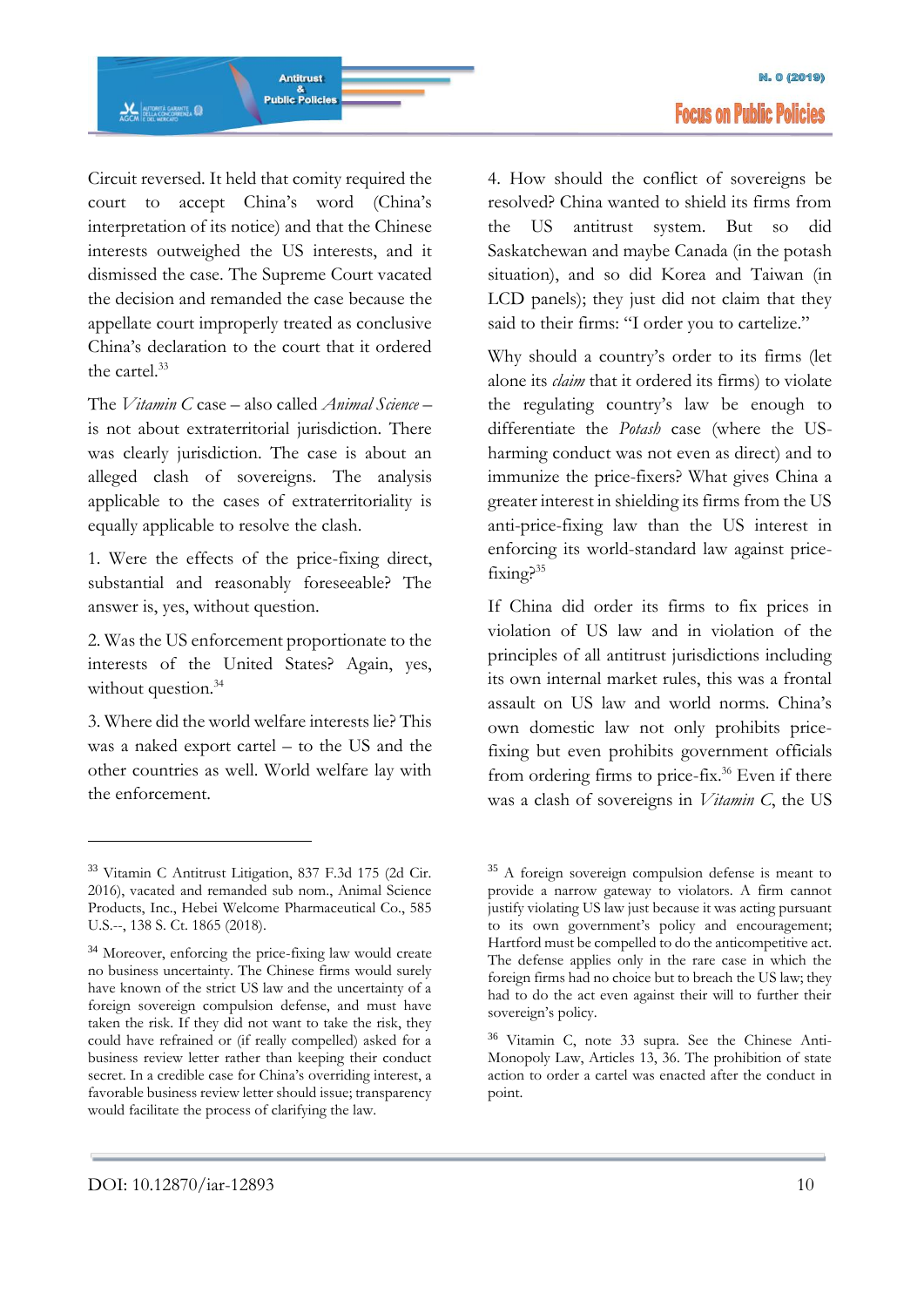

and world interests easily outweigh China's, in the view of this author<sup>37</sup> (albeit not in the view of the Court of Appeals of the Second Circuit, which is now reconsidering the case on remand from the Supreme Court).<sup>38</sup>

### **5.INTEL (EU): THE GEOGRAPHY OF CONSTITUENT ACTS – WHAT IF THE TERRITORIAL EFFECTS FROM ONE PIECE OF THE PREDATORY PUZZLE ARE NOT IMMEDIATE OR DIRECT?**

Intel makes the chip that is inside most personal computers; it is "the nervous system" of the computer. Intel sells about 95% of all such chips in the world. AMD was its one competitor of significance. AMD had not been a strong competitor; its chip was not as good as Intel's; but finally AMD invented a great new chip. Intel was galvanized into action. Intel masterminded various strategies (as the European Commission found) to keep the AMD chip from getting traction in the critical period – the first six months after launch. One set of Intel's strategies was called "naked restraints," and the other set was exclusivity (loyalty) rebates. The naked restraint category included telephone calls from

an Intel official to the firm's biggest customers, some of whom had already signed contracts with AMD for its new chip. The Intel official would say in effect: We want you to breach your contract with AMD. We will buy you out of the contract and give you a very good deal if you switch back to Intel and do not buy the AMD chip for six months. As for those customers not already under contract with AMD, Intel took an equivalent approach. It offered payments or rebates to customers conditional on their delaying the launch of the AMD chip. The customers accepted the deals. The big customers included Lenovo in China and Acer in Taiwan. Geographically, the relevant conversations and sales were between Silicon Valley and Beijing or Taipei. Both Lenovo and Acer agreed to Intel's proposition. They breached contracts with AMD or delayed the launch, and continued to use the Intel chip in their tablets and laptops. They shipped the finished product to buyers all over the world, including Europe. The European Economic Area accounts for about 32% of purchases of devices with the chip inside. It is impossible to know which of the devices that went to Europe contained the almost-diverted chips. The almost-diverted chips represented a relatively small portion of all chips of the kind.

<sup>37</sup> See Eleanor M. Fox, China, Export Cartels, and Vitamin C: America Second?, Competition Policy International (March 14, 2018); Eleanor M. Fox & Merit E. Janow, China, the WTO, and State-Sponsored Export Cartels: Where Trade and Competition Ought to Meet, in 2 William E. Kovacic An Antitrust Tribute 319 (Nicolas Charbit & Elisa Ramundo eds. 2014).

The Chinese agency asserted that its firms needed to adjust to a market economy and that it wanted to protect them from falling afoul of anti-dumping law.

<sup>38</sup> China's agency MOFCOM averred in the litigation that it had ordered the Chinese vitamin C producers to fix their export prices. The trial court found that MOFCOM had not ordered the price fixing. The Court of Appeals held that it had the obligation to take China at its word in interpreting its law; that MOFCOM ordered the price fix. On this basis it held that comity required dismissal of the case. The Supreme Court held that China's word was not conclusive, and it remanded the case to the Court of Appeals.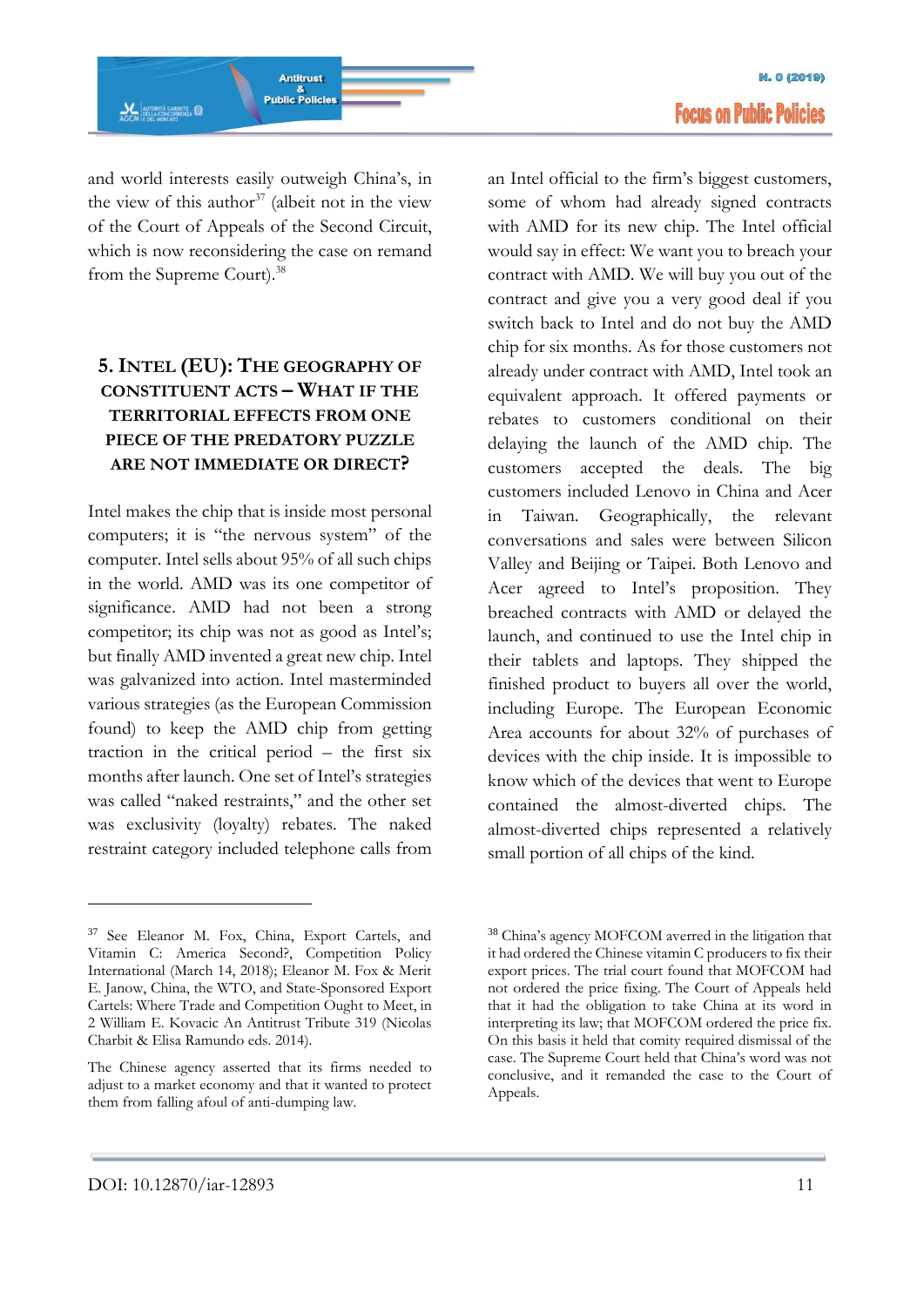

The European Commission found that Intel violated EU's abuse of dominance law. The General Court affirmed. On appeal to the Court of Justice, Intel asserted among other things that the Court (and EU law) had no jurisdiction over the Lenovo and Acer scenarios. The European Court of Justice disagreed. It affirmed the holding that the acts were properly within the jurisdiction of EU law.<sup>39</sup>

Does the *Intel* problem pose a clash of sovereigns and thus a difficult jurisdictional problem? It would not do so if the substantive antitrust law were exactly the same on both sides of the ocean, in which case the EU enforcement would complement and boost the US law. But if the law should be divergent (or if a jurisdiction should enforce antitrust law without due process, especially if process deficiencies impugn the fact-finding), the US (in this case) might be heard to complain. Substantively, the US argument would be/could be (hypothetically and fancifully, for no such assertions were made):<sup>40</sup> Intel is my company. Its conduct was all about low pricing and competition. AMD introduced a competitive new chip, and Intel was entitled to respond. Intel responded by charging a very low price; but it was not below cost. This was competition itself. Don't chill Intel's competition.

Let's assume that Intel's conduct to forestall AMD's new chip had or threatened to have a significant anticompetitive effect. Assume that it marginalized AMD's new chip, which otherwise would have made impressive inroads; that a rule of law allowing Intel's conduct would chill innovative efforts by AMD and other possible challengers, who now confront a rocky path for launching innovative products; that Intel's conduct kept the price of the Intel chip higher than it otherwise would have been, and that Intel's conduct had this effect all over the world, of course including Europe. At least, let us assume, this is a credible story and one that a court could reasonably believe – as the European Commission and courts did.

Did the European Court have jurisdiction over the Lenovo and Acer incidents? This is a matter of EU law. And that should be so unless the EU enforcement is an unreasonable intrusion into US space and world welfare.

EU law required, for legitimacy of extraterritorial reach, that the offending conduct be *implemented* in the EU or European Economic Area (EEA).<sup>41</sup> Intel argued that its conduct with Lenovo and Acer was implemented in China and Taiwan and was therefore impermissibly included in the case. The Court of Justice, in *Intel*, took the occasion to enlarge the jurisdictional test in line with international standards. It endorsed a "qualified effects" test, asking whether the conduct was capable of having an immediate, substantial and foreseeable effect in the European Economic Area. The Court held that it was. The analysis

<sup>39</sup> Intel v. Commission, Case C-413/14 P, ECLI:EU:C:2017:632, remanding the case to the General Court for reexamination of the anticompetitive effects of the conduct. The discussion centered on the chips purchased by Lenovo.

<sup>40</sup> I am intentionally creating a conflict to pose a question with which the world should grapple.

<sup>41</sup> A. Ahlstrom Osakeyhtio v. Commission (Woodpulp), Cases C-89, 104, 114, 116-17, 125-129/85, ECLI:EU:C:1988:5193.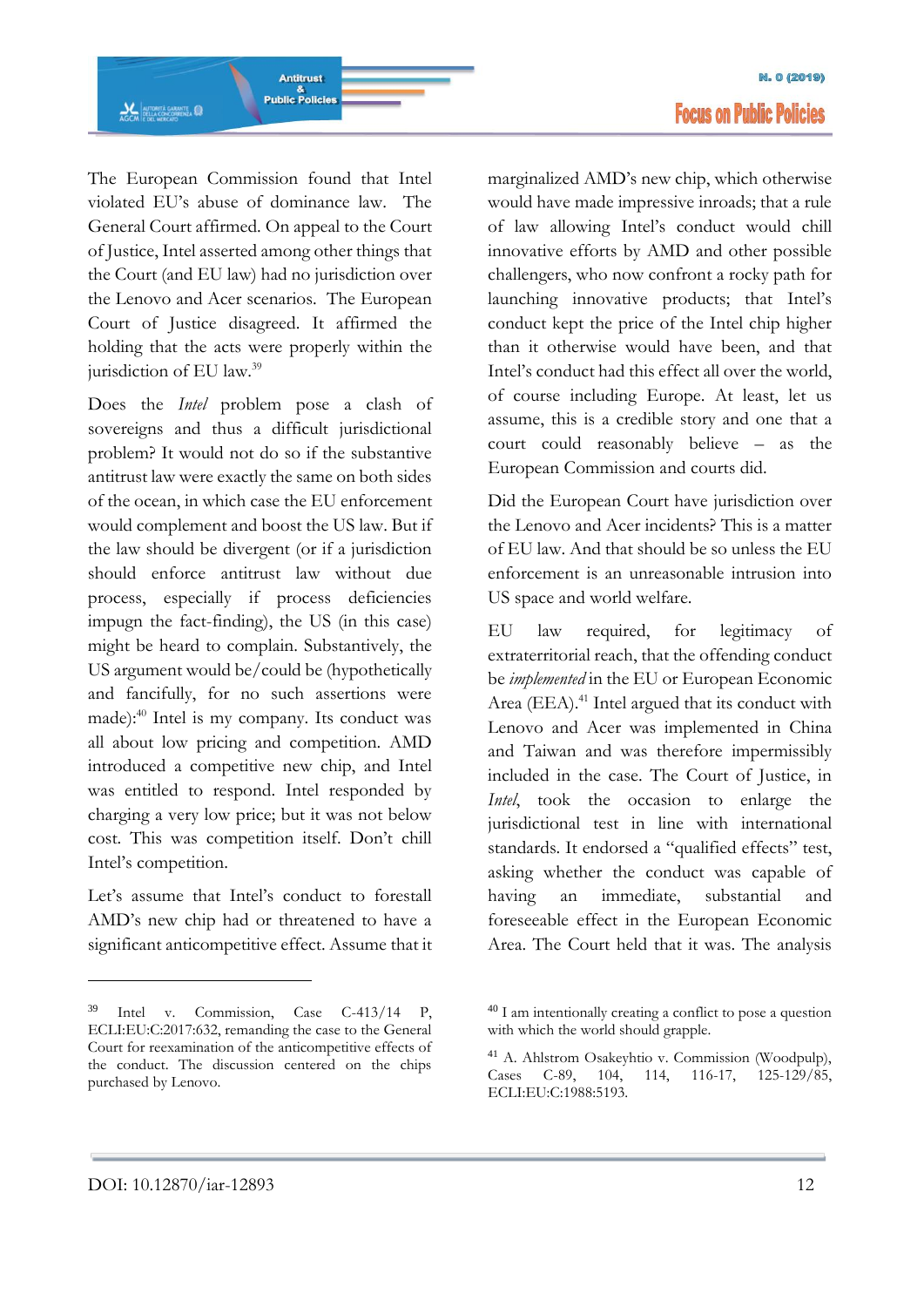

was fairly cursory; the Lenovo incident was an integral piece of a larger picture and slicing off the incident would prevent appreciation of the whole course of conduct.<sup>42</sup>

A sound analysis of appropriateness of EU jurisdiction over the Lenovo and Acer segments would proceed as follows:

1. The Lenovo/Acer chip-switch (back to the Intel chip) had an incremental, reasonably foreseeable effect all over the world, including significantly although not uniquely in the EEA. The question is: Was the effect in the EEA sufficiently direct?

The conduct of Intel was a world market offense. The EU is a significant part of the world market. If Intel harmed competition in the chip, thus inflating the price of devices, the EU has a significant interest to exonerate.

Moreover (and this is the sole argument on which the ECJ relied): the Lenovo/Acer incidents are pieces of a larger puzzle; they are part of a single, continuous infringement that (the European Commission found) was intended to foreclose Intel's sole significant competitor from the highly concentrated world market.<sup>43</sup> By filling out the picture rather than fragmenting it, the European Commission and then the courts could better appreciate the scope and effects of Intel's acts.

2. Is the enforcement action against Intel with regard to Lenovo and Acer disproportionate to the interest of the EU? The factors above (paragraph 1) are equally relevant and would point in the same direction: towards jurisdiction. However, if there is a significant question about whether the challenged acts underlying the two incidents are procompetitive or anticompetitive and if there is concern that the EU institutions will prohibit procompetitive conduct, the potential US interest in EU's non-inclusion of these incidents would become part of the equation, and proportionality is less certain.

3. Let us assume that the European Commission proved sufficient directness, substantiality and foreseeability and no lack of proportionality. Then, according to the standards proposed in this article, Intel would have the burden to prove illegitimacy of the enforcement. How would it do so? It might induce the United States to file an amicus brief in European proceedings to say: The Lenovo incident is a matter between the US and China and the Acer incident is a matter between the US and Taiwan. EU has no direct connection. The effect in the EU is only derivative from the world effect. Indeed, it would be argued (given the different appreciation of what is anticompetitive according to two different substantive models): World competition is enhanced by freedom of firms to engage in competition just as Intel did.

To be clear, there was no such US brief.<sup>44</sup> The theoretical arguments are still available. The clash of sovereigns is just under the surface.

<sup>42</sup> The Advocate General, Nils Wahl, had advocated a more robust effects analysis, which the Court did not follow.

<sup>43</sup> See Intel, General Court judgment, T-286/09, ECLI: EU:T:2014: 547 at paras. 260-273; ECJ judgment at paras.

<sup>40-60.</sup> On appeal to the ECJ, only the Lenovo incident remained as a jurisdictional issue in the case.

<sup>44</sup> Indeed, in the United States, the Federal Trade Commission opened an investigation against Intel, challenging more conduct than the European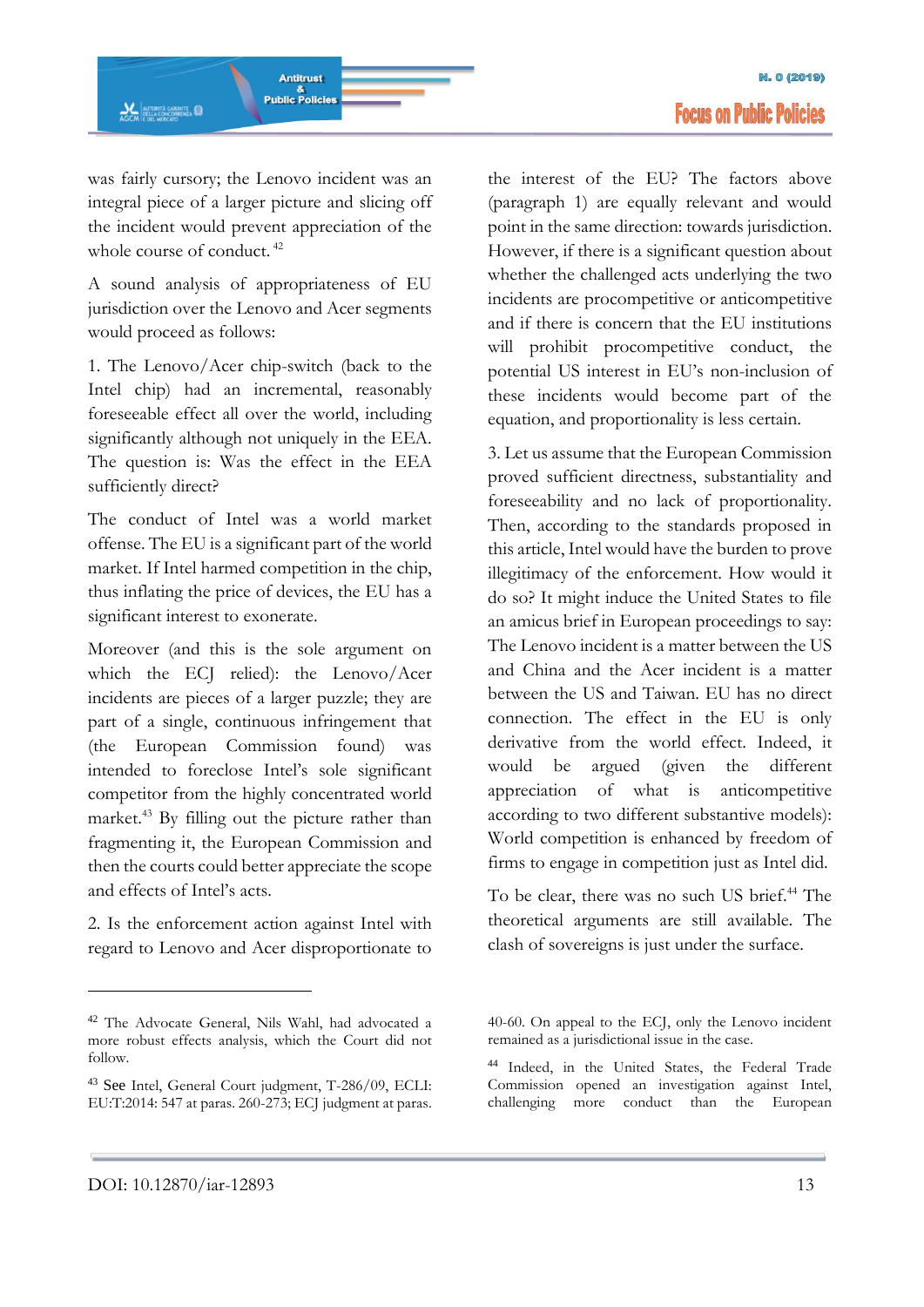

Whether or not there is a burden-shift as proposed, the arguments are the same. Underneath the technocratic conversation, there is a question of political philosophy and contested presumptions about how well markets work, what induces innovation, and how effective is antitrust intervention.

The more aggressive reach of EU's (and most nations') abuse of dominance law compared with the US Sherman Act does create uncertainty for business. There is world debate about whether expansiveness or narrowness of abuse of dominance law is the better approach, even within the EU and within the US. In *Intel*, the enforcement by the EU institutions was intricately related to EU's regulation of its own economy (unlike China's claim in *Vitamin C*, or Saskatchewan's notional claim in *Potash*); but no one nation owns the problem. It is a problem of and for the world.

4. Since this is a world problem, it is fitting to ask: On which side of the equation does the world competition interest lie? The answer depends both on the facts and on point of view. Were Intel's acts an abusive use of leverage undermining an innovative challenger and thereby entrenching a dominant firm, or were they low price competition that improved the market process?

These questions could hardly have been resolved at the point at which the European Commission asserted jurisdiction over the Lenovo and Acer incidents as it launched its investigation (even if the US antitrust authorities had raised this hypothetical claim of clash). Nor could these questions easily have been resolved as the case proceeded. I agree with the European Court of Justice that the incidents were too integral with the common core to be sliced out of the case.<sup>45</sup> Those who start with the premise of national restraint and especially who prefer a libertarian view of single-firm conduct violations will disagree.

## **6. CHINA: QUALCOMM, AND MERGER REMEDIES: INDUSTRIAL POLICY – THE LEGITIMACY OR NOT OF INDUSTRIAL POLICY**

Qualcomm owns critical technology used inside smartphones. Most of the smartphones are manufactured in China. The manufacturers complained about the high licensing fees. China's National Development and Reform Commission investigated Qualcomm's practices and eventually accused it of charging royalties based on a portfolio including expired patents, bundling non-essential patents with essential patents, forcing licensees to agree not to challenge the patents, and keying the royalty to the entire finished device, not just the value of

Commission challenged. The case was settled. Matter of Intel, decision and order at [https://www.ftc.gov/sites/default/files/documents/cas](https://www.ftc.gov/sites/default/files/documents/cases/2010/08/100804inteldo_0.pdf) [es/2010/08/100804inteldo\\_0.pdf](https://www.ftc.gov/sites/default/files/documents/cases/2010/08/100804inteldo_0.pdf) (2010).

The United States is well known for a laissez faire view of the offense of monopolization. See, e.g., Verizon v. Trinko, 540 U.S. 398 (2004).

<sup>45</sup> See Eleanor M. Fox, Extraterritorial Jurisdiction, Antitrust, and the EU Intel Case: Implementation, Qualified Effects, and the Third Kind, 42 Fordham International L.J. 981 (2019).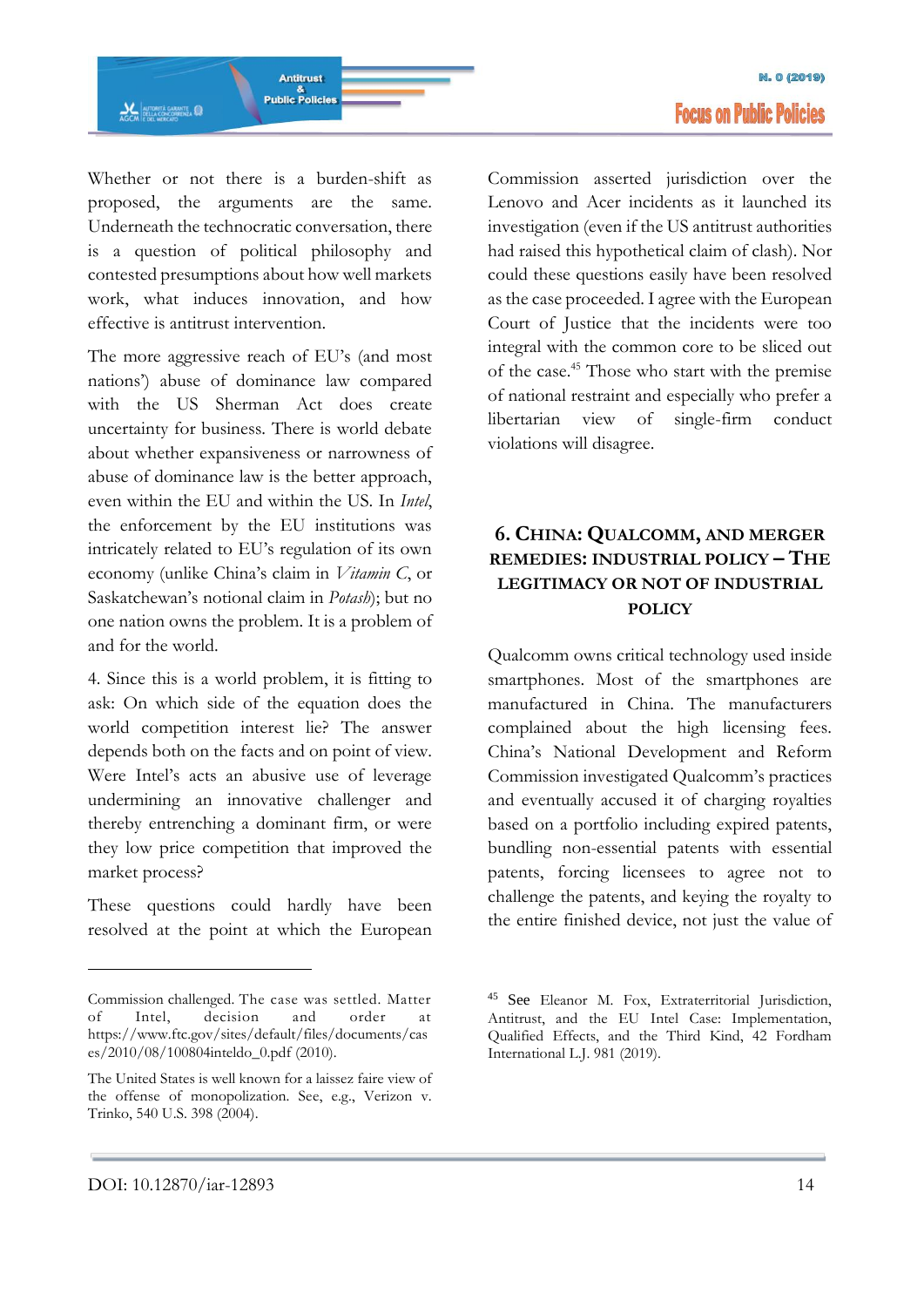

the licensed technology. Some observers understand the case to be essentially a claim of excessive royalties. After a lengthy period of investigation in which Qualcomm complained of serious due process violations, Qualcomm settled, agreeing to exclude expired patents from its packages, reducing the royalty base to 65% of the finished product, among other things, and

agreeing to pay a fine of nearly US\$1 billion.<sup>46</sup> Soon thereafter, Qualcomm announced that it agreed to a joint venture with a Chinese firm.<sup>47</sup>

Glencore/Xstrata<sup>48</sup> was a merger of two Anglo-Swiss trading and mining companies with a relatively small percentage of sales of the relevant products in China. China cleared the merger on condition that the firms divest a copper company in Peru to a Chinese firm and that the merged firm continue to sell a specified amount of copper to China. The merger had no anticompetitive effect in China. It appeared to outsiders that the authority (MOFCOM) simply used the opportunity of the merger and the parties' need for Chinese merger clearance to extract conditions that would assure China a supply of copper.

The *Qualcomm* matter and the several merger clearances with conditions unrelated to competition problems have fed an American claim that Chinese authorities are using the Chinese Anti-Monopoly Law to lower the value of Americans' intellectual property, to appropriate natural resources for China, and otherwise to advance its own industrial policy.<sup>49</sup> There is a clash of sovereigns, with US, and perhaps UK, Switzerland and others, wanting to protect their companies and their technological advantages from appropriation. How does the Chinese enforcement fare under the suggested

1. The *Qualcomm* case raises no issues of extraterritorial jurisdiction. The licensing was directly into China, and the remedy was not extraterritorial.<sup>50</sup> *Glencore/Xstrada* does not raise extraterritorial issues with respect to the vetting of the merger. It is common cause today that a merger that has effects or even a sufficient stream of revenues into a country is subject to the jurisdiction of that country for purposes of premerger notification and clearance. There were sufficient contacts with China to warrant investigation of the conduct (*Qualcomm)* and vetting of the merger

framework?

<sup>46</sup> See Qualcomm press release, NDRC Accepts Qualcomm's Rectification Plan, Feb 9, 2015, [http://files.shareholder.com/downloads/QCOM/38642](http://files.shareholder.com/downloads/QCOM/3864235320x0x808060/382E59E5-B9AA-4D59-ABFF-BDFB9AB8F1E9/Qualcomm_and_China_NDRC_Resolution_final.pdf) [35320x0x808060/382E59E5-B9AA-4D59-ABFF-](http://files.shareholder.com/downloads/QCOM/3864235320x0x808060/382E59E5-B9AA-4D59-ABFF-BDFB9AB8F1E9/Qualcomm_and_China_NDRC_Resolution_final.pdf)[BDFB9AB8F1E9/Qualcomm\\_and\\_China\\_NDRC\\_Res](http://files.shareholder.com/downloads/QCOM/3864235320x0x808060/382E59E5-B9AA-4D59-ABFF-BDFB9AB8F1E9/Qualcomm_and_China_NDRC_Resolution_final.pdf) [olution\\_final.pdf.](http://files.shareholder.com/downloads/QCOM/3864235320x0x808060/382E59E5-B9AA-4D59-ABFF-BDFB9AB8F1E9/Qualcomm_and_China_NDRC_Resolution_final.pdf)

<sup>47</sup> For Qualcomm's more recent activity in China, see David Barboza, How This U.S. Tech Giant Is Backing China's Tech Ambitions, New York Times, August 4, 2017.

<sup>48</sup> See Mayer Brown, MOFCOM Orders Extraterritorial Divestiture of Key Mining Asset in Glencore/Xstrata, May 6, 2013.

<sup>49</sup> See Report and Recommendations, International Competition Policy Expert Group, March 2017, US Chamber of Commerce, [https://www.uschamber.com/sites/default/files/icpeg\\_](https://www.uschamber.com/sites/default/files/icpeg_recommendations_and_report.pdf) [recommendations\\_and\\_report.pdf.](https://www.uschamber.com/sites/default/files/icpeg_recommendations_and_report.pdf)

<sup>50</sup> See Wong-Ervin, Kobyashi, Ginsburg & Wright. See FTC v. Qualcomm, –F. Supp. 3d– (Judge Koh, May 21, 2019), implementation of remedy stayed pending appeal, – F.3d – (Aug. 23, 2019). The Koh decision reveals some similarities between Chinese and US law.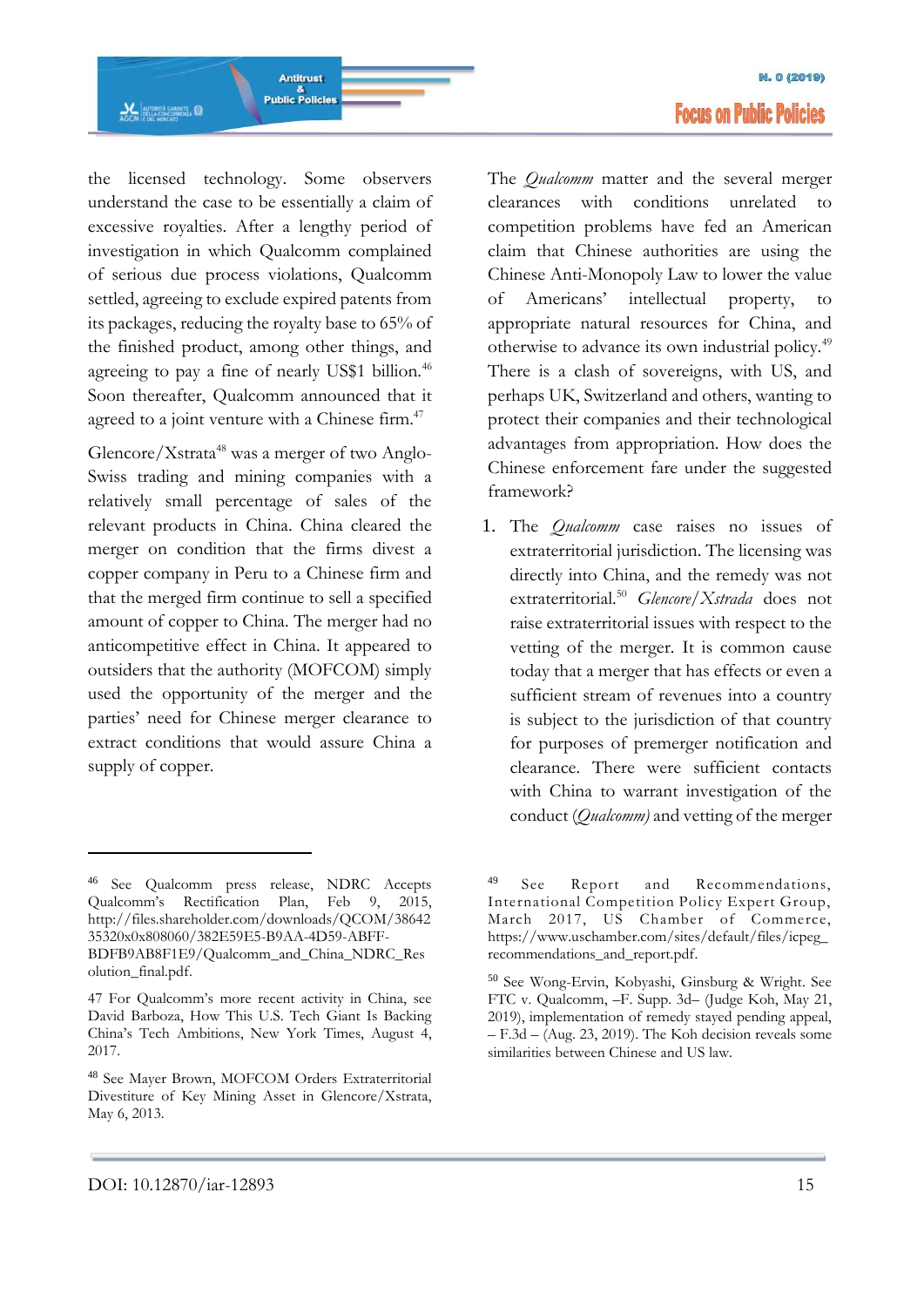**AL AUTORITÀ GARANTE** 

Antitrust

&<br>Public Policies

2. Was the enforcement or relief disproportionate to the interests of the state? In the merger case, the relief was disproportionate to a Chinese *antitrust* interest. But the Chinese Anti-Monopoly Law requires the authorities to consider mergers' effects on "national economic development"; not just consumers. This is a broad industrial policy clause and the relief was not disproportionate to the nationalistic industrial policy interest (if that is the standard). Does the relief excessively intrude upon other nations' interests? It may do so, by burdening companies with excessive obligations. Where the issue of excessive intrusion is credibly raised, according to the framework suggested,  $51$  China would have to justify. It would have the burden to show that the relief was legitimate in view of the conflicting sovereign and world welfare interests. We revisit this question under point 3 below (Legitimacy).

Is the action against Qualcomm disproportionate to China's antitrust interest? to its industrial policy interest in "promoting the healthy development of the socialist market economy" (AML Section 2)? Let us first examine the antitrust interest, for

if that is satisfied we need not turn to more amorphous industrial policy.

The charges that China made and settled against Qualcomm might qualify as mainstream antitrust, even if they are contentious. The case is principally about tying, bundling, and using the leverage of patents beyond the bounds of the patent grant, enabling very high royalties. China has the right to regulate its own economy. Thus, it has the right to balance competition and intellectual property in a way that favors competition (or lower royalty rates) more than it favors protection of IP holders' exclusive rights<sup>52</sup> – as long as it applies its rules transparently and nondiscriminatorily.<sup>53</sup> China's law prohibits excessive pricing – which US law does not. China's foray into this area is not illegitimate, even though attacking royalty rates of technology licensing as excessive is a fraught subject. If China were to apply a different rule of law to its domestic firms than it applies to foreign firms, it would then be discriminating against outsiders in violation of the rules of the World Trade Organization. This author does not know of evidence that China has discriminated in this sense in the *Qualcomm* case, even though there is a "feeling" that China was and is targeting high-tech American firms that have technology that China wants.<sup>54</sup> If, however,

<sup>51</sup> This would be disproportionate enforcement or relief under standard 2. See supra, text at note 13.

<sup>52</sup> The remedy for "bad law" is conversation; dialogue; trying to convince. As more Chinese firms become inventors and patent holders, China may gain the incentive to develop more IP-friendly law.

<sup>53</sup> Given the international controversy as to what is the better rule, China should have a duty of restraint against imposing extra-jurisdictional remedies.

<sup>54</sup> See, e.g., Trump Administration to Begin Probe of Alleged Chinese Technology Theft, Wall Street Journal, Aug. 12, 2017. But see Joe Uchill, Trump drops his trade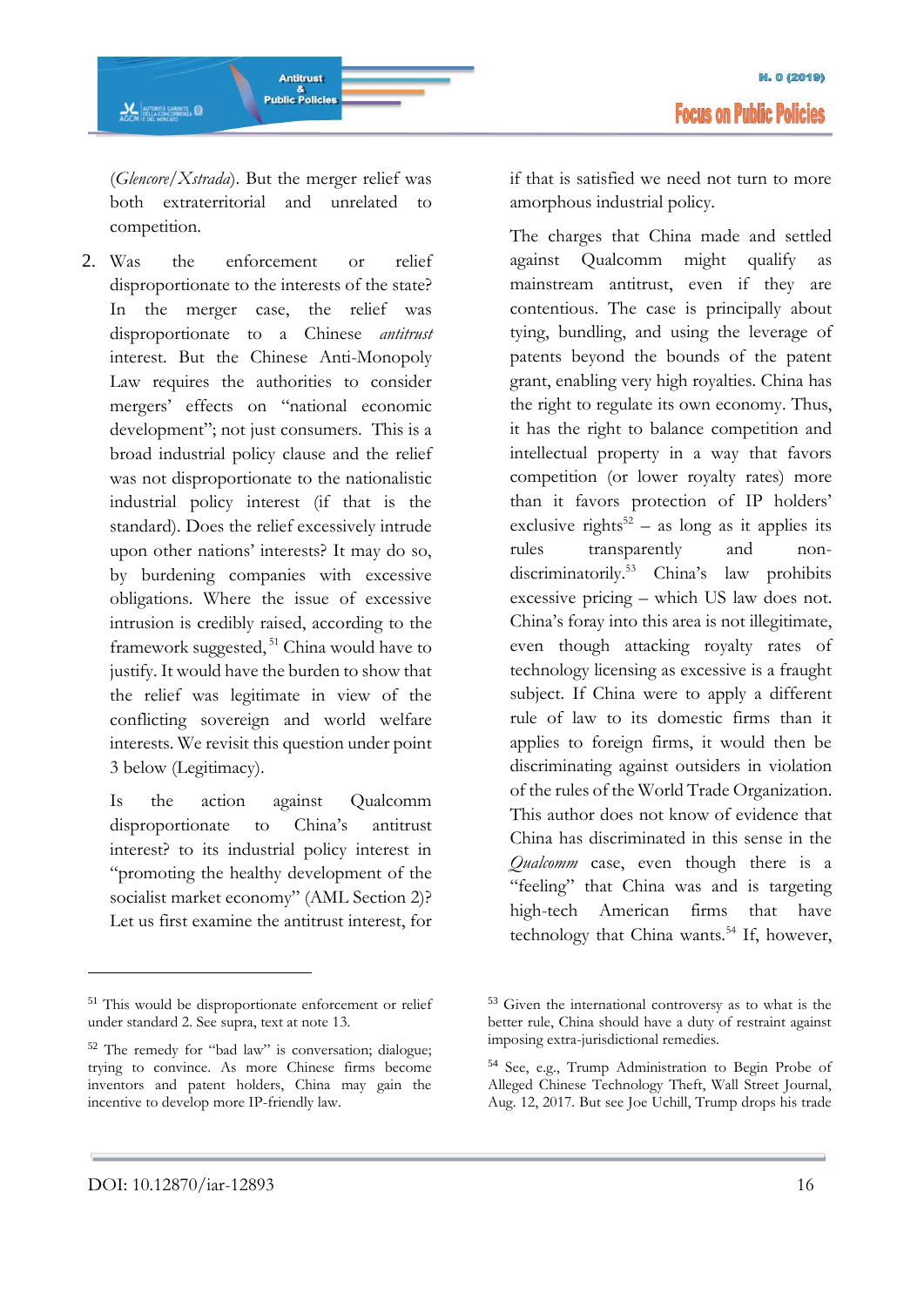China has denied due process to outsider firms, it would fail to meet the test of presumptive legitimacy on that ground.

3. Legitimacy. We have now come to the real point of action in this problem. For the *Qualcomm* case: The two points of possible illegitimacy are lack of due process and discrimination, if those failures could be proved. Illegitimacy is not proved by the arguments, standing alone: You (China) have sued "my" firm; you are applying "wrong" principles of law; as a result you are getting valuable US intellectual property cheap.

For *Glencore/Xstrada*: The relief on its face is excessively intrusive. It has no relation to competition and it appears that China is simply using antitrust as a hook to get resources it wants. This maneuver is inconsistent with the spirit of the WTO and China's WTO accession commitments to free and open export markets except in the case of explicit reservations (none of which is relevant here). In a better world, China would be required to defend and justify its conditions; at least, to be transparent. But no law to requires it to do so.

4. Is there a world common interest in facilitating or preventing these enforcement actions and remedies? On which side does world welfare lie? World welfare lies against imposing costs on outsiders for strategic economic gains (as in *Glencore/Xstrada*). But, as to *Qualcomm*, world welfare includes freedom of experimentation in designing rules of law, including the competition/IP interface, as long as the nation applies its rules equally at home and abroad, and grants due process, including rights to be heard and transparency. Thus, in the one case (*Glencore*) there does appear to be excessive intrusion into the spheres of other nations, and in the other case (*Qualcomm*) (where there is much more at stake), the argument of illegitimate intrusion is difficult to sustain absent lack of due process or discrimination.

### **7. CONCLUSIONS**

Analysis of the problem sets suggests several observations.

First, "extraterritoriality": Extraterritoriality is not always a helpful term. Semantically it may imply illegitimacy, but most often a nation's reach beyond borders when effects of the actors' conduct extend to the regulating nation's territory is perfectly natural and proper. A more constructive question is: Is the reach of a regulating nation's law excessive in view of the nation's legitimate interests and world welfare? Lack of tight directness between the conduct and its effects should not be disqualifying.

Second, world welfare is a helpful referent, especially useful in areas in which there is consensus. The rule against hard core cartels is the paradigm.

negotiation demand that China stop robbing U.S., [https://www.axios.com/trump-china-tariffs-trade](https://mercury.law.nyu.edu/owa/redir.aspx?C=NsvC4abXrT1Tqgy1mHUUlHn9yQpjQ-tlhXjgKpWQvNs-K_d8U_PWCA..&URL=https%3a%2f%2fwww.axios.com%2ftrump-china-tariffs-trade-secrets-eda8dedd-5c61-4aaa-872e-42059a2ff9de.html)[secrets-eda8dedd-5c61-4aaa-872e-42059a2ff9de.html,](https://mercury.law.nyu.edu/owa/redir.aspx?C=NsvC4abXrT1Tqgy1mHUUlHn9yQpjQ-tlhXjgKpWQvNs-K_d8U_PWCA..&URL=https%3a%2f%2fwww.axios.com%2ftrump-china-tariffs-trade-secrets-eda8dedd-5c61-4aaa-872e-42059a2ff9de.html)  May 2, 2019. One approach to counter perceived targeting

is to merge antitrust complaints with similar complaints in other disciplines such as trade and to treat the matter as a political policy matter rather than an antitrust matter.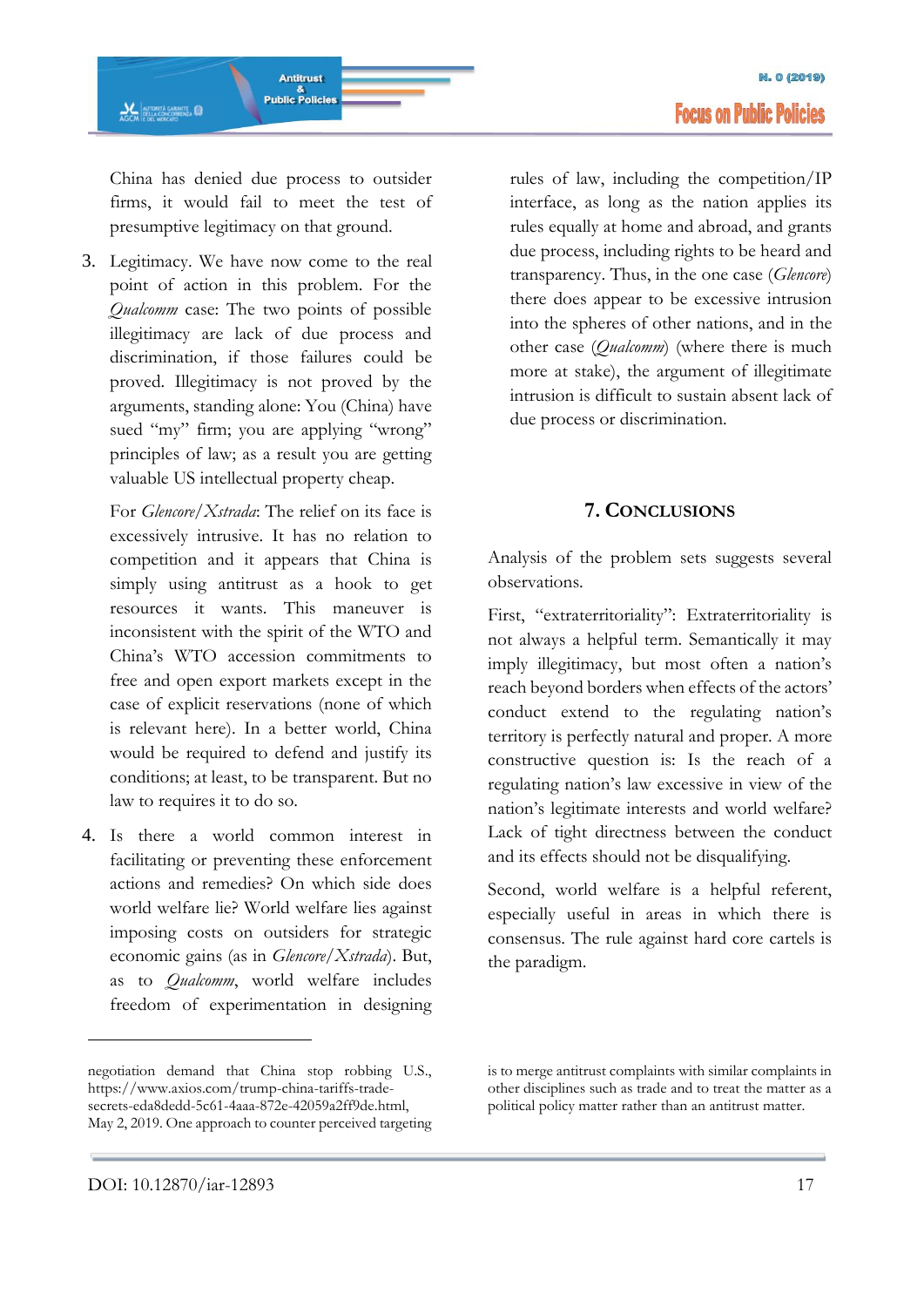Third, enforcement actions that could give rise to claims of sovereign conflict are nonetheless legitimate when the conduct's effects within the regulating nation's jurisdiction are reasonably direct, substantial and foreseeable, the enforcement is proportionate to the regulating nation's legitimate (not parochial) interests, and especially when the enforcement contributes to world welfare. In such a case, a complaining country (e.g. China in *Vitamin C*) should have the burden to prove that the lawsuit (against the cartel) or relief is illegitimate on grounds that it is excessively intrusive into the sovereignty of the other.

Fourth, the China *Qualcomm* problem. Enforcement is illegitimate if it is discriminatory in the WTO sense or if due process has been denied.

Fifth, the *Glencore/Xstrada* problem. The use of industrial policy in antitrust is not itself illegitimate<sup>55</sup> but where it is part of a strategy to impose costs on outsiders, as by extracting intellectual property or resources in the course of antitrust enforcement but without any relation to competition policy, the strategy should be recognized as an illegitimate use of antitrust law. It violates the general cosmopolitan principles embedded in the WTO.

Sixth, the *Intel* problem. Strategies of multinational firms often encircle the world and the various parts belong to a common core. World welfare is presumptively enhanced by allowing a regulating jurisdiction to include in its

<sup>55</sup> For example, when South Africa imposes conditions on mergers that save jobs or build capacities of small suppliers, other countries have no legitimate basis to complain. South Africa undoubtedly judges that the conditions will return more benefits than costs to its

legal case all pieces of the problem. The alternative is to disintegrate the parts so that no jurisdiction can grasp the whole. Therefore, in this author's view, the Lenovo and Acer segments were a proper part of the EU case.

Seventh, *Vitamin C*. For the sake of the global competition commons, one nation should never be allowed to declare its firms immune from another nation's price-fixing law just because it says so. A rule allowing such a naked shield is a perverse rule. The US foreign sovereign compulsion defense should be limited to sovereign commands that have an integral relationship with the foreign sovereign's regulation of its own economy.

Lastly, *Potash* and *LCD panels*. These should be simple cases. "Direct, substantial and foreseeable" is an iterative category. When cartelists fix prices of goods or components intended to exploit markets abroad, public and private actions against the members of the cartel in the harmed nation are fair game and good game. The alternative is a cartelized world; a major offense to the global commons. Double counting of damages should not be allowed but this possible by-product should be separately addressed.

By dissecting the real clashes of sovereigns and highlighting prospects for community, we may construct a coherent framework for laws' reach and nations' restraint, and for deepening common cause.

-

society, and it is willing to pay the costs. The transaction costs that fall on foreign companies seeking to do business in South Africa are mere by-products.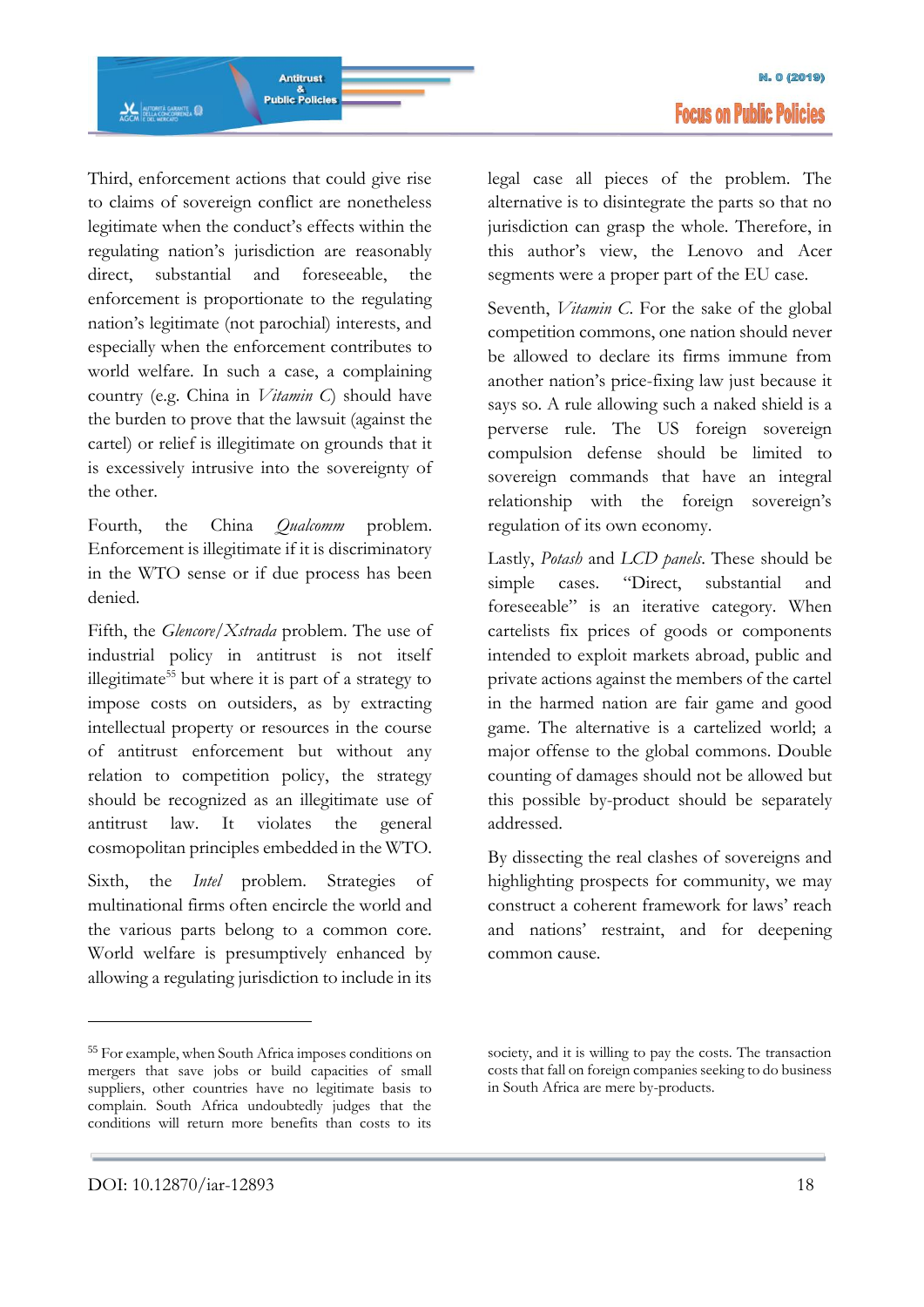### **REFERENCES**

#### Books

Wood, Diane P., EXTRATERRITORIAL ENFORCEMENT OF REGULATORY LAWS (2018 Hague Lectures) (Hague Academy of International Law, in publication)

### Articles, Speeches, and Amicus Briefs

Alford, Roger, Antitrust Enforcement in an Interconnected World (Seoul, South Korea January 29, 2018)

Barboza, David, How This U.S. Tech Giant Is Backing China's Tech Ambitions, New York Times, August 4, 2017

Bouw, Brenda & Hoffman, Andy, "Sask. weighs in on Potash deal," Vancouver, September 1, 2010

Brief of Amicus Curiae, Economists and Professors in Support of Petitioner, in Motorola Mobility LLC v. AU Optronics Corp., filed April 15, 2015

Brief Amici Curiae of Professors William S. Dodge and Paul B. Stephan in Support of Petitioners on Petition for Writ of Certiorari in Animal Science Products, Inc. v. Hebei Welcome Pharmaceutical Co. Ltd., https://www.soctusblog.com/wpcontent/uploads/2017/05/16-1220-amicusbrief-Dodge-and-Stephan.pdf

Connor, John M., Sanctions In Antitrust Cases, OECD Global Forum on Competition Dec. 1- 2, 2016, DAF/COMP/GF(2016)9

Delrahim, Makan, "With a Little Help from My Friends": Using Principles of Comity to Protect International Antitrust Achievements (46th Annual Fordham Competition Law Institute Conference on International Antitrust Law and Policy, September 12, 2019)

Fox, Eleanor M., China, Export Cartels, and Vitamin C: America Second?, Competition Policy International (March 14, 2018)

Fox, Eleanor M., Extraterritorial Jurisdiction, Antitrust, and the EU Intel Case: Implementation, Qualified Effects, and the Third Kind, 42 Fordham International L.J. 981 (2019)

Fox, Eleanor M. & Janow, Merit E., China, the WTO, and State-Sponsored Export Cartels: Where Trade and Competition Ought to Meet, in 2 William e. Kovacic An Antitrust Tribute 319 (Nicolas Charbit & Elisa Ramundo eds. 2014)

Prete, Luca, On Implementation and Effects: The Recent Case-law on the Territorial (or Extraterritorial?) Application of EU Competition Rules, J. European Competition Law & Practice, 2018

Schlesinger, Jacob, Trump Administration to Begin Probe of Alleged Chinese Technology Theft, Wall Street Journal, Aug. 12, 2017

Uchill, Joe, Trump drops his trade negotiation demand that China stop robbing U.S., https://www.axios.com/trump-china-tariffstrade-secrets-eda8dedd-5c61-4aaa-872e-42059a2ff9de.html, May 2, 2019

Verdier, Pierre-Hugues, The New Financial Extraterritoriality, 87 Geo. Washington L. Rev. 239 (2019)

Wong-Ervin, Koren, Ginsburg, Douglas H., Kobayashi, Bruce H., & Wright, Joshua D., Extra-Jurisdictional Remedies Involving Patient Licensing (CPI Dec. 2016), https://www.competitionpolicyinternational.co